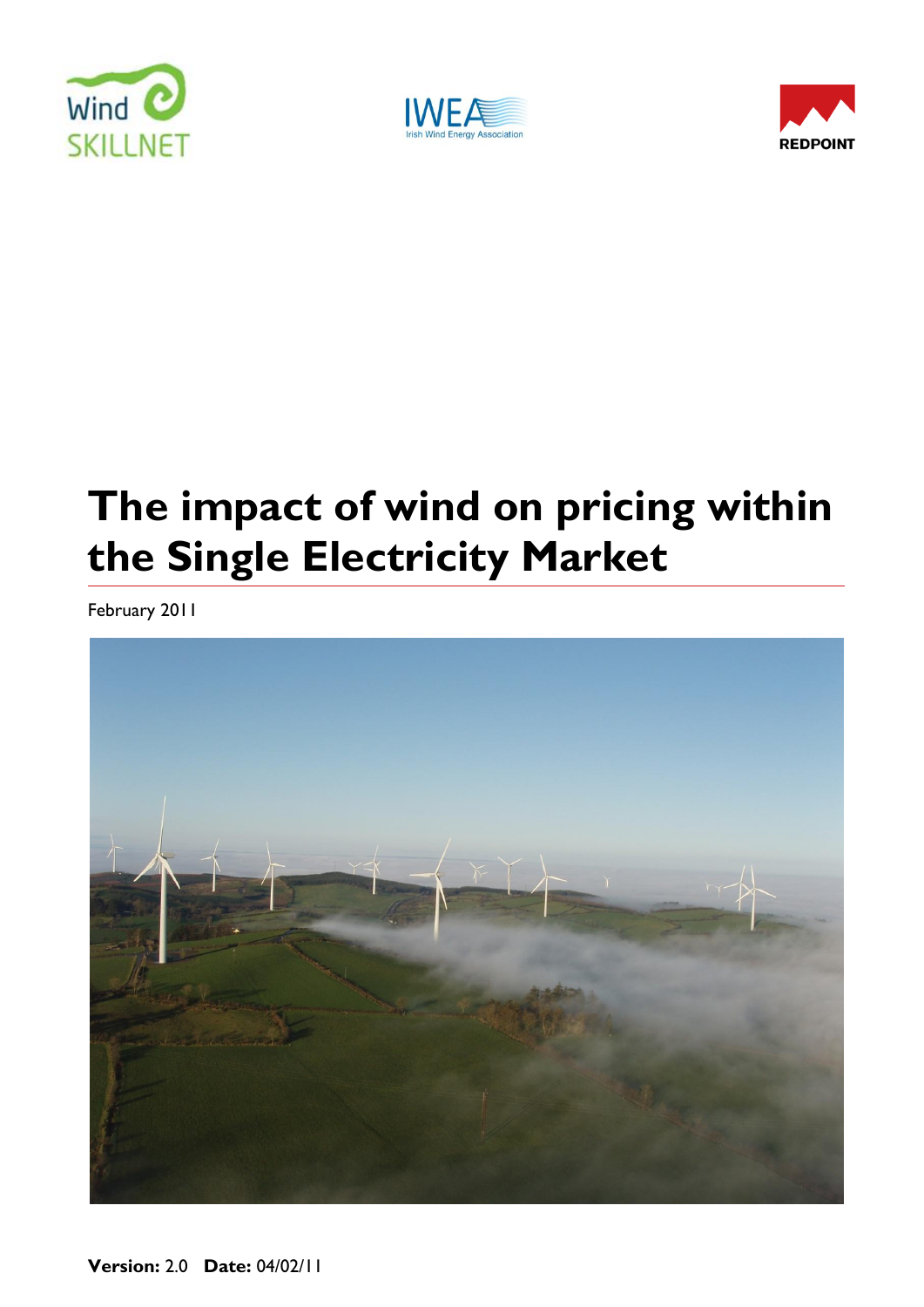#### *Version History*

| <b>Version</b> | <b>Date</b>   | <b>Description</b> |                                             | <b>Prepared by   Approved by</b> |
|----------------|---------------|--------------------|---------------------------------------------|----------------------------------|
| Final VI       | 23rd February | Final report       | <b>Phil Grant</b><br><b>Edmund Phillips</b> | Adrian Palmer                    |

#### *Acknowledgement*

"The impact of wind on pricing within the Single Electricity Market" was initially developed under the Wind Skillnet as part of the Training Networks Programme, an initiative of Skillnets Ltd. funded by the National Training Fund through the Department of Education and Skills.

#### *Disclaimer*

While Redpoint Energy Limited considers that the information and opinions given in this work are sound, all parties must rely upon their own skill and judgement when interpreting or making use of it. In particular any forecasts, analysis or advice that Redpoint Energy provides may, by necessity, be based on assumptions with respect to future market events and conditions. While Redpoint Energy Limited believes such assumptions to be reasonable for purposes of preparing its analysis, actual future outcomes may differ, perhaps materially, from those predicted or forecasted. Redpoint Energy Limited cannot, and does not, accept liability for losses suffered, whether direct or consequential, arising out of any reliance on its analysis.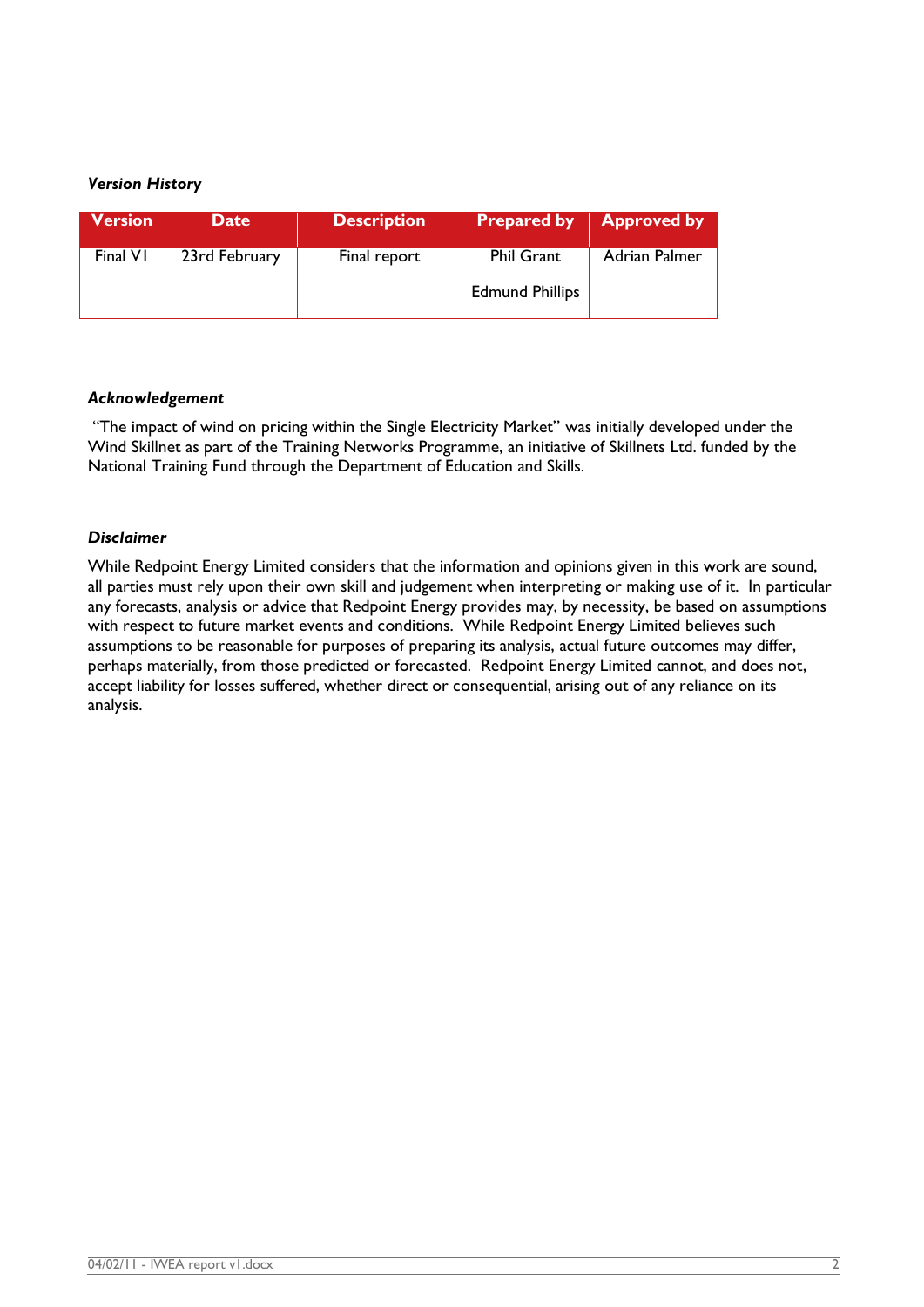# **Contents**

## **List of figures**

| Figure I |  |
|----------|--|
| Figure 2 |  |
| Figure 3 |  |
| Figure 3 |  |
| Figure 4 |  |
| Figure 5 |  |
| Figure 6 |  |

### List of tables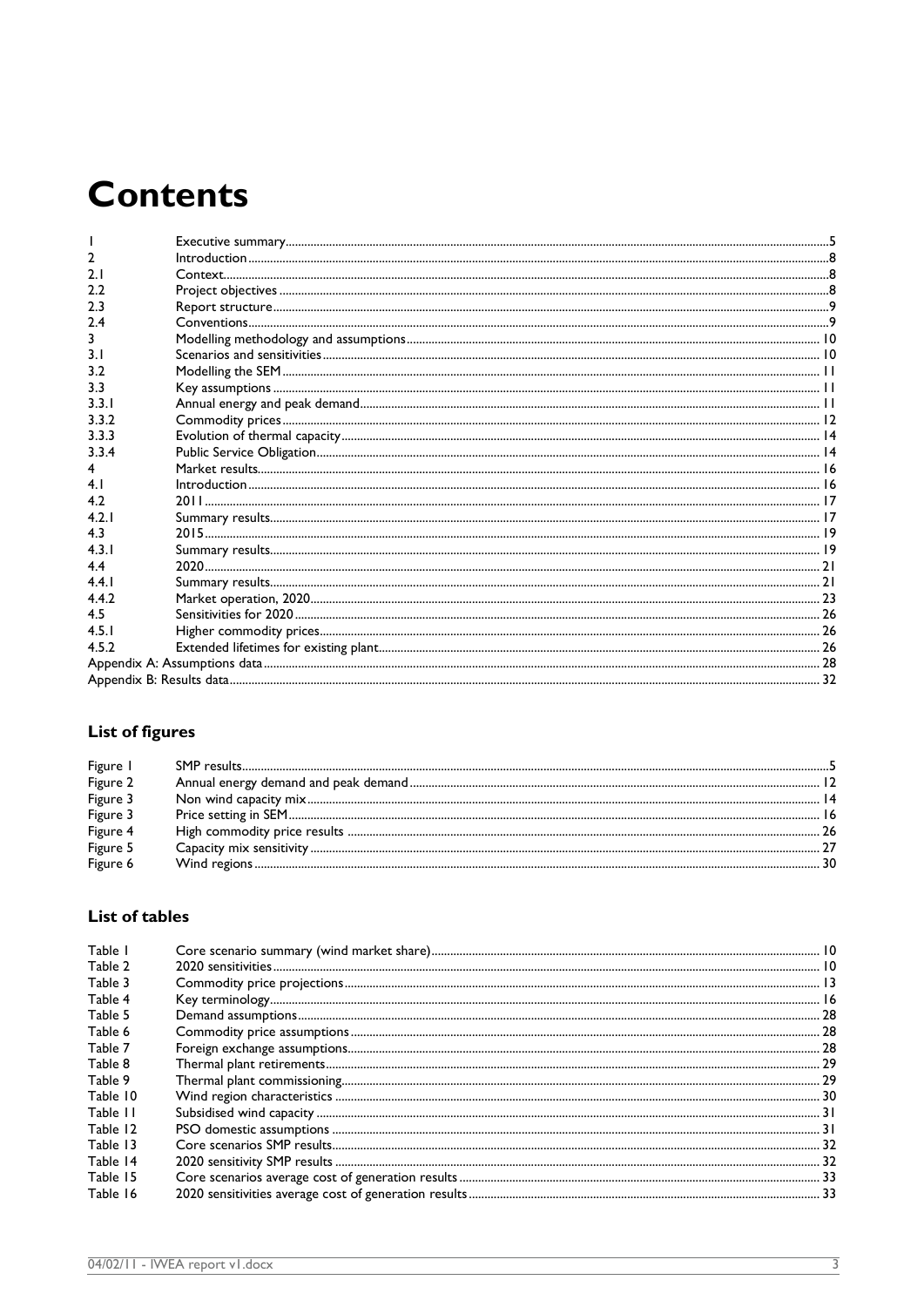| Table 17 |  |
|----------|--|
| Table 18 |  |
| Table 19 |  |
| Table 20 |  |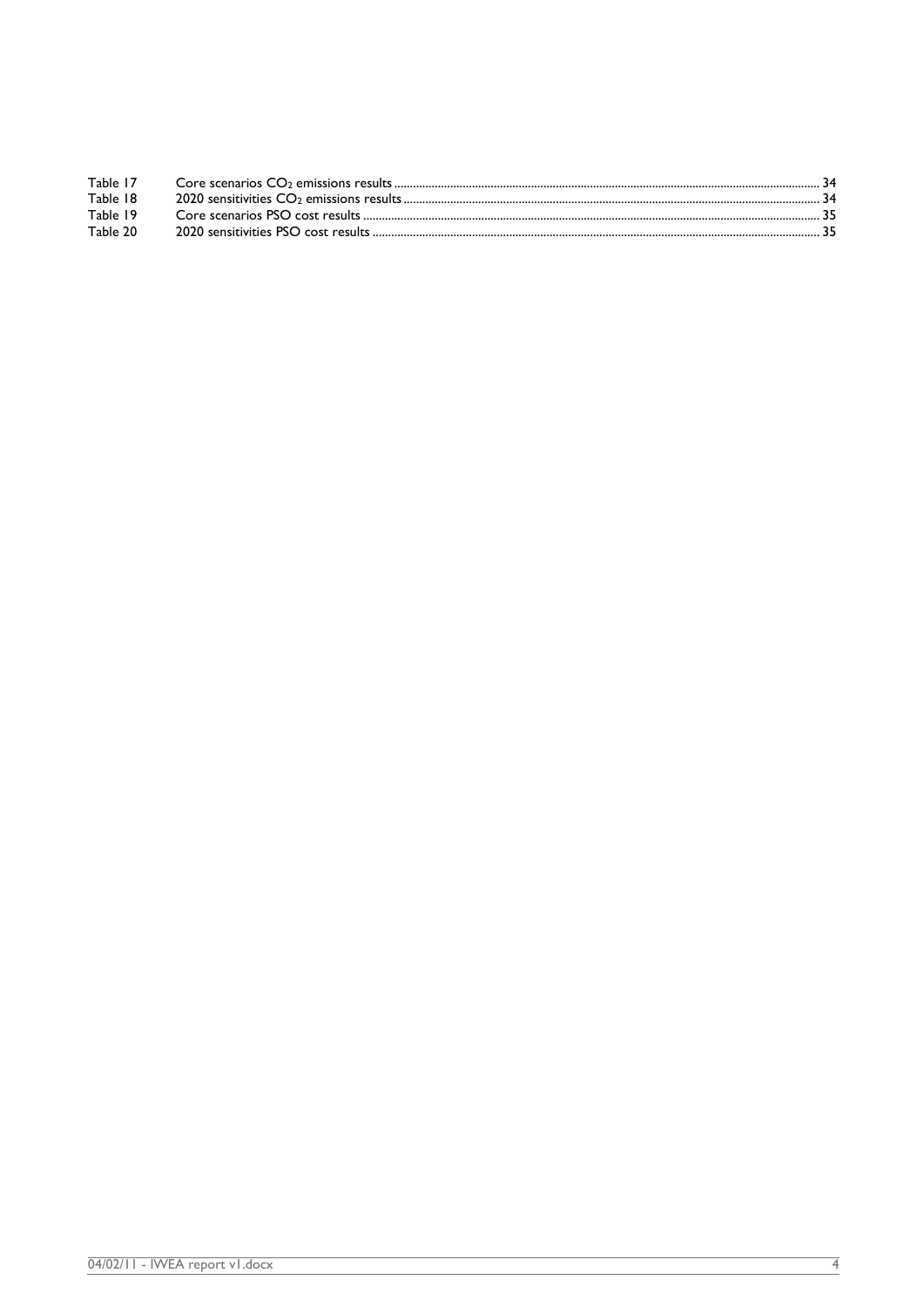## <span id="page-4-0"></span>**Executive summary**

#### *A rapid and large scale deployment of wind capacity is required to meet national targets*

The Republic of Ireland and Northern Ireland are both committed to delivering 40% of electricity consumption from renewable sources by 2020. Wind generation is expected to supply the majority of the renewable electricity. Wind supplied approximately 10.5% of electricity demand in the All-Island market in 2009<sup>1</sup> and therefore a continued large scale deployment of wind capacity is required in order to meet the 40% targets.

There has been a desire amongst market participants to understand the impact that wind generation has on wholesale electricity prices in the All-Island Single Electricity Market (SEM), and therefore the impact on the costs to consumers. To help address this, Wind Skillnet commissioned Redpoint to prepare a training course and a supporting study examining the impact of differing levels of wind generation on electricity prices and renewable support costs. Using the power market simulation tool PLEXOS we have analysed three years (2011, 2015, and 2020) and a number of alternative sensitivities on wind penetration levels, commodity prices and the capacity mix.

The analysis conducted for Wind Skillnet focussed solely on the impact that wind generation has on two components of consumer bills; electricity prices and renewables support. It is not intended to provide a fully detailed Cost Benefit Analysis of wind generation in the SEM. The study aims to simulate the process of wholesale price formation in the SEM, and as such it does not consider the technical constraints of operating the electricity network.

#### *Wholesale power prices remain very closely linked to gas prices through to 2020*

Our analysis demonstrates that through to 2020, gas fired CCGT plant will set the wholesale electricity price, System Marginal Price (SMP), for the majority of the time through the year although as the marginal fuel, gas loses market share when output from wind plant increases.

In 2011 and 2015 at times of high output from wind plant, the marginal CCGT is displaced by a slightly less expensive CCGT, although the difference in generation cost, and hence SMP, is relatively modest. With the recent fall in electricity demand, combined with the commissioning of 800 MW of new CCGT, the SMP is set very rarely by more expensive conventional gas plant and oil plant.

However, by 2020, at times of high wind output and relatively low demand, there are periods in which wind could supply all electricity demand. Wholesale prices in these periods fall to zero. In the scenario in which wind meets 45% of electricity required in 2020, there are over 500 hours in which wind fully meets demand. For approximately 200 of these hours, exports to Great Britain ensure that the price in SEM does not fall to zero.

The chart below shows the change in SMP through time and with differing levels of market share for wind.

<sup>&</sup>lt;sup>1</sup> Source: SEAI Renewable Energy in Ireland 2010 Update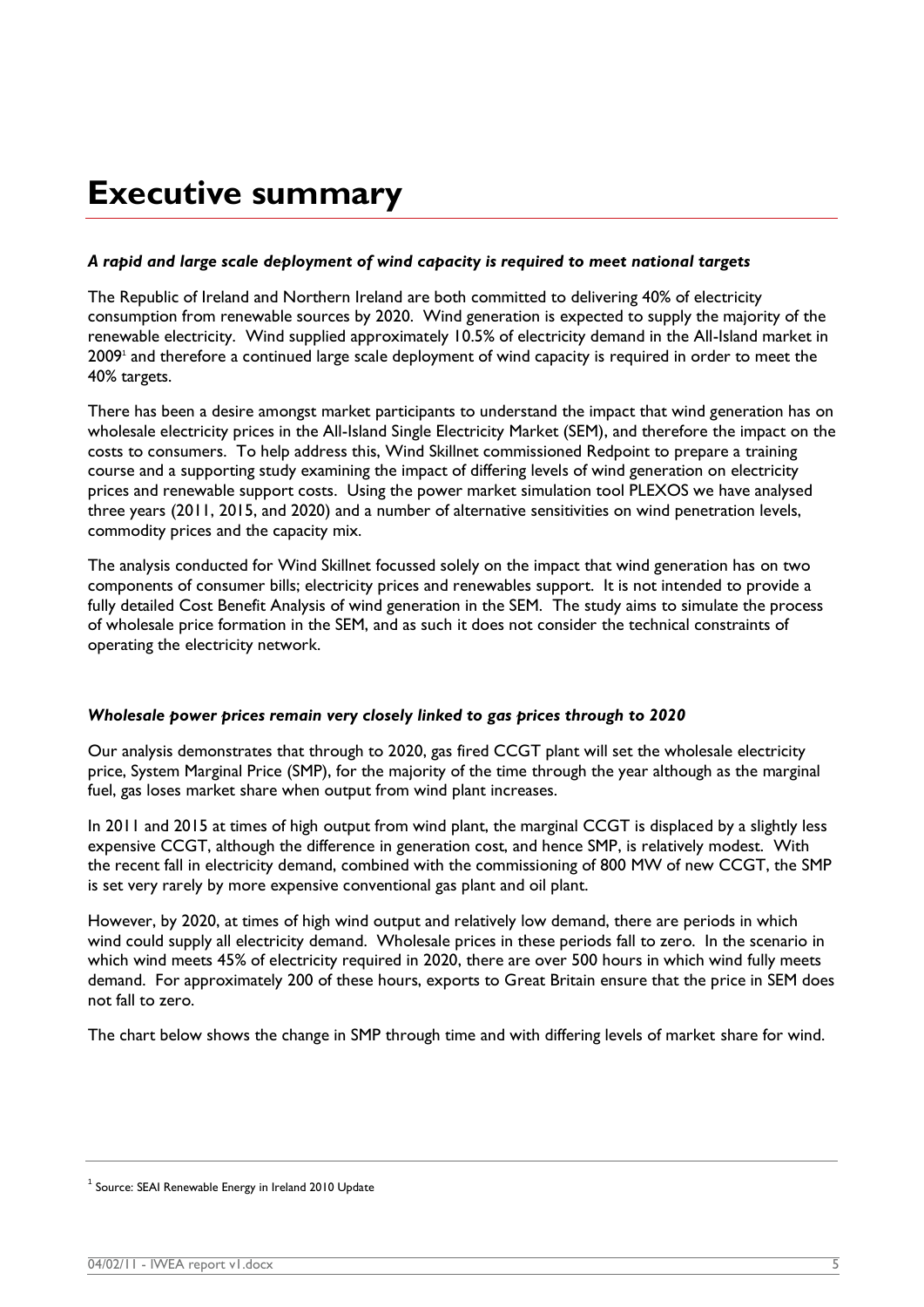#### **Figure 1 SMP results summary**



#### *Generation costs fall more rapidly than wholesale prices*

All generators scheduled to operate are paid the same price for their output in the SEM, irrespective of their cost of generating. As the market share of wind grows, displacing thermal generation, the average generation cost falls. The fall in generation costs is much greater than the reduction in price, due to CCGT plant remaining the marginal technology.

#### *The cost of supporting wind through the Public Service Obligation is lower than the savings in wholesale power costs*

Through the Public Service Obligation (PSO) levy, electricity consumers in RoI support national policy objectives, including renewable electricity generation. In the analysis we consider three separate incentive schemes for wind plant and compare the aggregate costs of providing support under these mechanisms to a counterfactual scenario in which there is no wind on the system.

Under the scenarios modelled, consumers are shown to pay less through the support mechanisms than the savings they make from lower wholesale power prices, as illustrated in the chart below. The modelling shows that in 2011, a typical domestic consumer saves approximately €5.40 per year, and this could rise to approximately €38 by 2020 if there is a high penetration of wind on the system. Our sensitivity analysis indicates that the consumer savings will vary depending on factors such as underlying commodity prices and the generation output mix. Nevertheless, the general trend observed in the modelling was of renewable support costs being more than offset by lower wholesale prices.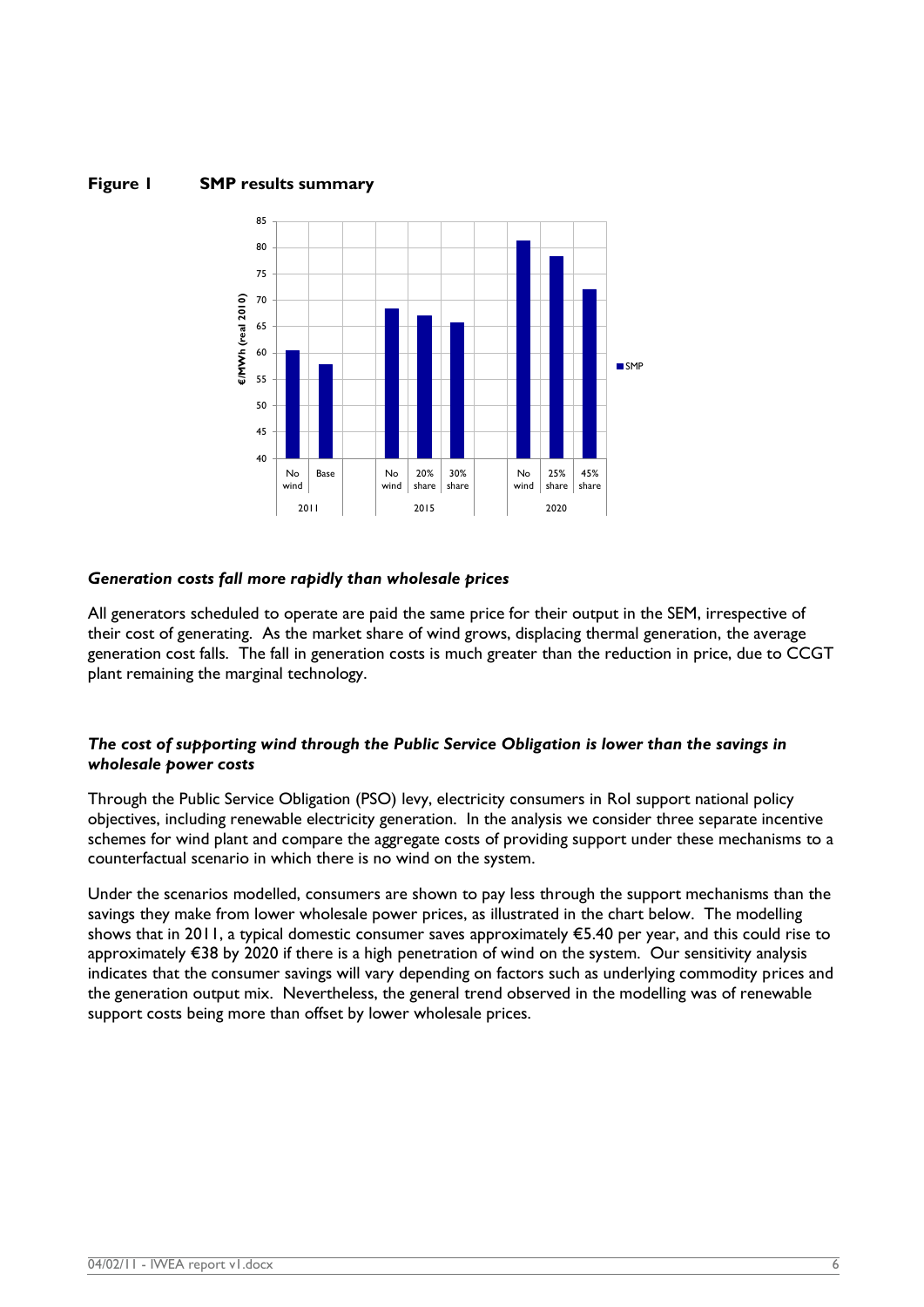

#### **Figure 2 Summary of net effect on domestic consumers**

#### *With higher commodity prices the net savings to consumers increase*

For 2020 we ran a series of sensitivities in which commodity prices were markedly higher than in the core scenarios. This analysis demonstrated that wind generation can help hedge consumers against high commodity prices as the net savings increased to €58 compared to the counterfactual without wind. Were commodity prices to outturn lower than in the core scenarios, the net savings to consumers from wind would fall.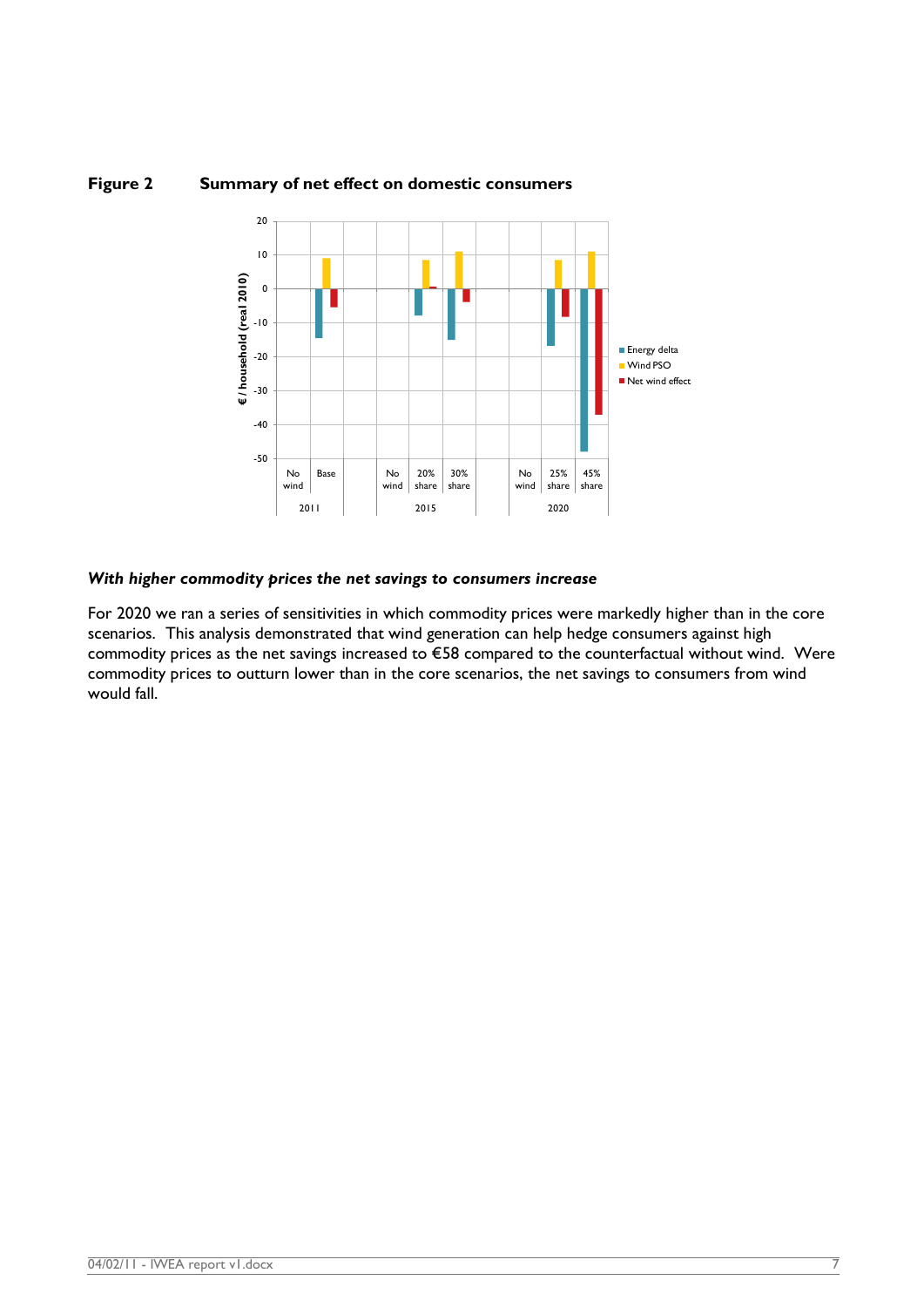# <span id="page-7-0"></span>**1 Introduction**

## <span id="page-7-1"></span>**1.1 Context**

In 2007 the European Union agreed a 20% target for the consumption of energy produced from renewable sources $2$  and each member state has a legally binding commitment to deliver towards this overall goal. Within this directive the Republic of Ireland (RoI) has a target of 16% of energy from renewable sources and the United Kingdom a target of 15%. Each member state has flexibility to set targets across the heating, transportation and electricity sectors to meet the overall renewable energy targets<sup>3</sup>. Both RoI and Northern Ireland (NI) have set targets of 40% of electricity consumption to be met from renewables sources by 2020.

Whilst there has been a rapid growth in generation from renewable sources over the last five years (increasing 108% to 4.4 TWh from 2005 to 2009 in RoI), in order to meet the 40% target in both jurisdictions a further acceleration in renewable deployment rates is required. Delivering high levels of large scale, intermittent generation will bring challenges for planners, policy makers, regulators, investors and for those operating the system.

In this context it is important for market participants to understand the effect of increasing levels of wind generation on power prices, and how this interacts with the cost of support to wind power provided through the AER and REFIT schemes. To help address these questions Wind Skillnet commissioned Redpoint to undertake detailed modelling of the Single Electricity Market (SEM) in order to quantify the net effect of wind generation on the consumer.

## <span id="page-7-2"></span>**1.2 Project objectives**

This report and the supporting analysis is framed to provide a clear understanding of the links between wind generation and electricity prices and to quantify the potential size of identified effects on those prices. This must be compared to the cost of supporting wind generation through the AER and REFIT schemes to find the overall effect on consumer costs in RoI. As the SEM is an all-island market we have conducted the analysis for RoI and NI, except where specified.

We have modelled three years (2011, 2015, and 2020) and a number of alternative scenarios and sensitivities on wind penetration levels, commodity prices and the capacity mix to explore how wind is likely to impact wholesale prices in the SEM. These scenarios have been agreed with IWEA and reflect a range of potential outcomes in the market. In this analysis we make no judgement on the wider costs or benefits of wind generation on the system beyond the impact on wholesale prices and on the Public Service Obligation (PSO) levy. The scope of our analysis has focussed on the "unconstrained system" and in particular does not reflect transmission constraints or system balancing costs. It is beyond the scope of this analysis therefore to assess what volume of wind that the system overall can absorb, taking into account the demands that intermittency may place on operating the system<sup>4</sup>. In this context it should also

 $2$  Directive 2009/28/EC.

 $^3$  Subject to a minimum of 10% of energy use in transport being renewable sourced by 2020.

 $^4$  For an analysis of this point, please refer to the 'All Island TSO Facilitation of Renewables Study', published by EirGrid and SONI.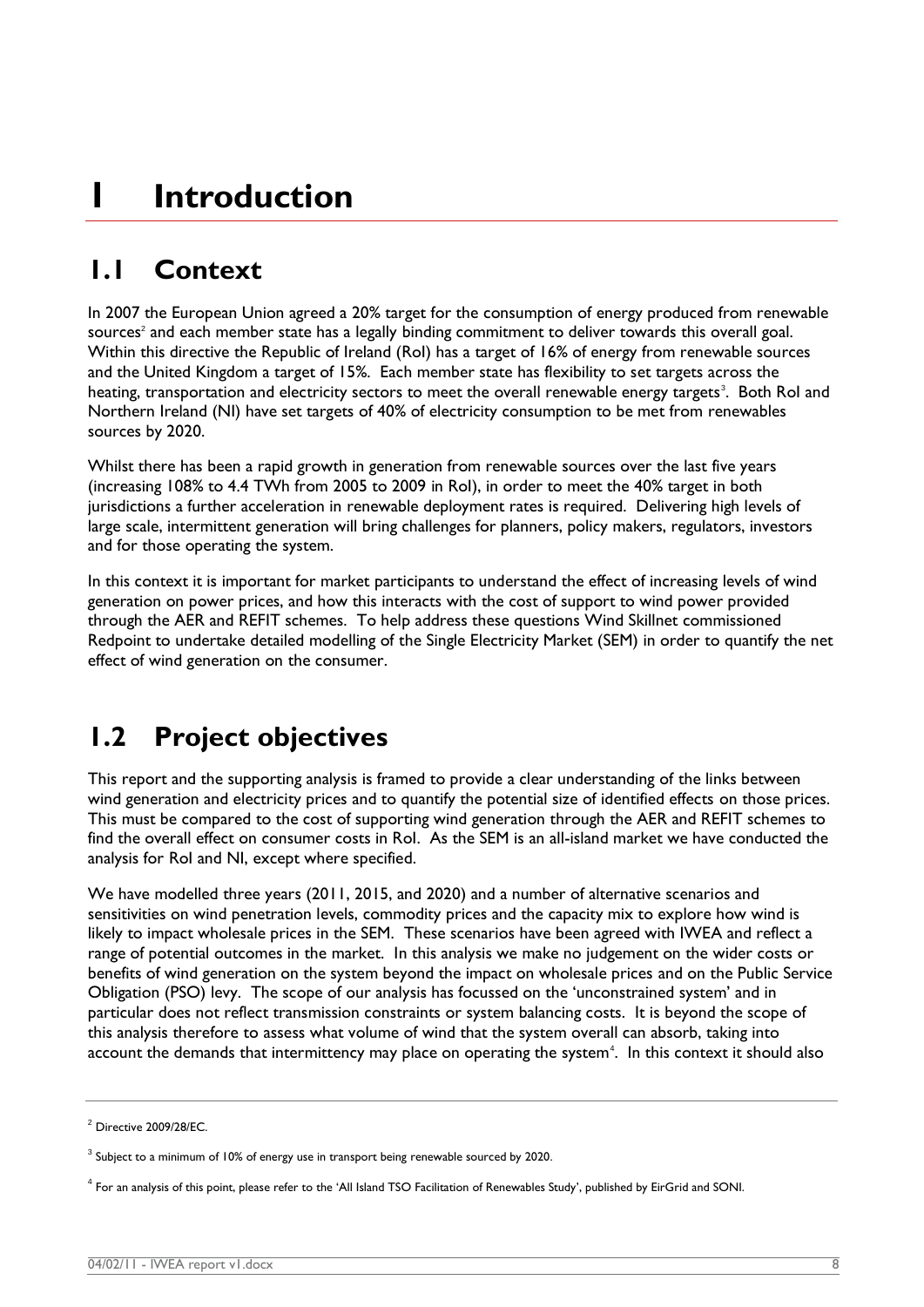be noted that the results presented are based on the market schedule rather than actual despatch, which may differ due to technical constraints.

## <span id="page-8-0"></span>**1.3 Report structure**

This report contains the following sections:

- Section [2](#page-9-0) presents the assumptions and modelling approach
- Section [3](#page-15-0) presents the results of the analysis including the generation profile, emissions, and the impact on prices. The latter is compared with the cost of supporting renewable electricity generation, allowing assessment of the impact on the overall cost to the consumer of increasing levels of wind generation
- Appendix A provides detailed assumptions data
- The key numerical results data is provided in Appendix B

## <span id="page-8-1"></span>**1.4 Conventions**

Our analysis is presented in real 2010 terms.

Unless otherwise stated, the report refers to the All-Island electricity market (the SEM). Analysis on the Public Service Obligation (the PSO) is presented for RoI only. Different renewables support arrangements apply in NI, with wind projects currently receiving support under the Renewables Obligation Certificate (ROC) scheme. However, under its Electricity Market Reform programme, the UK government is considering replacing the Renewable Obligation with a feed-in tariff scheme before 2020, subject to consultation and policy development.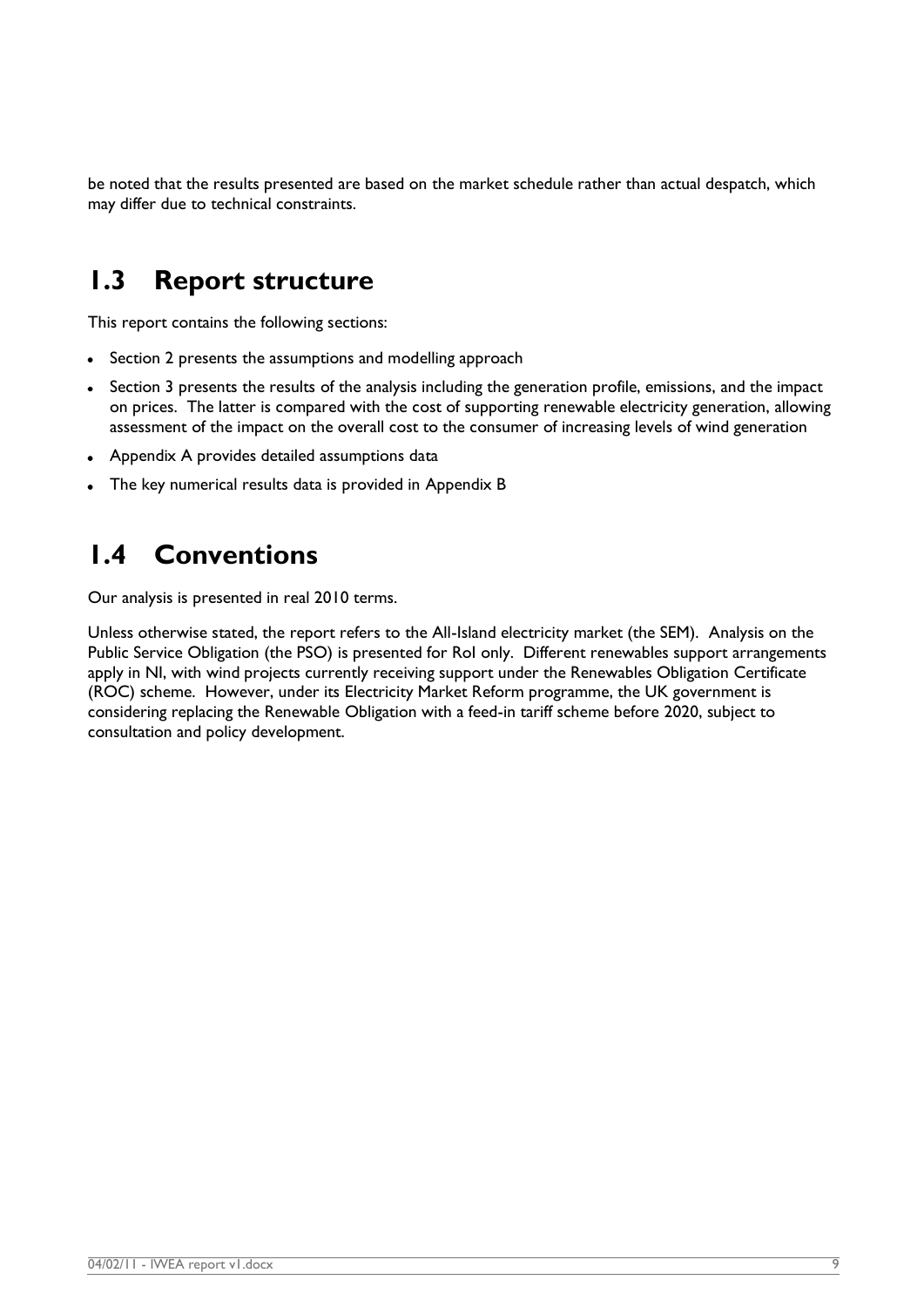# <span id="page-9-0"></span>**2 Modelling methodology and assumptions**

## <span id="page-9-1"></span>**2.1 Scenarios and sensitivities**

We have modelled three discrete years in this analysis (2011, 2015 and 2020) and have developed scenarios for each year. [Table 1](#page-9-2) summarises the core scenarios modelled together with the wind market share of generation.

- For 2011 we compare a *Base* scenario with a theoretical *No wind* scenario to enable a comparison of the effects in the near term of wind on the system. The *Base* scenario is formed by combining sources of quoted market data and key sources include the Regulatory Authorities' (RAs') validated dataset, EirGrid"s Generation Adequacy Report (GAR) and quoted commodity price forward curves.
- For 2015 and 2020, three core scenarios are analysed: *No wind*, a scenario in which wind grows at a steady rate (*20% wind market* share in 2015, and *25% wind market share* in 2020), and a scenario in which wind power is deployed at a more rapid rate (*30% wind market share* in 2015, and *45% wind market share*  in 2020). These scenarios make a number of assumptions about the evolution of demand, the capacity mix and long term commodity prices. These assumptions are outlined in section [3.](#page-15-0)

| <b>Description</b> | <b>2011</b> | 2015<br>$\mathcal{A}(\mathcal{C})$ | 2020  |
|--------------------|-------------|------------------------------------|-------|
| 'Base' scenario    | 16%         |                                    |       |
| No wind            | $0\%$       | $0\%$                              | $0\%$ |
| Steady growth      |             | 20%                                | 25%   |
| Rapid deployment   |             | 30%                                | 45%   |

#### <span id="page-9-2"></span>**Table 1 Core scenario summary (wind market share)**

In addition to the core scenarios we analysed a number of sensitivities for 2020. In these cases we tested the sensitivity of outcomes to changes in commodity prices, windier or calmer years and changes to the supply mix. [Table 2](#page-9-3) summaries the sensitivities modelled for 2020.

#### <span id="page-9-3"></span>**Table 2 2020 sensitivities**

| <b>Description</b>          | No wind      | 25% share    | 45% share |
|-----------------------------|--------------|--------------|-----------|
| 150 \$/bb oil               | X            | X            | X         |
| Calm year                   |              | $\mathsf{X}$ |           |
| Windy year                  |              |              | X         |
| 45 €/t carbon               | $\mathsf{X}$ | $\mathsf{X}$ | X.        |
| Existing capacity extension | x            | x            |           |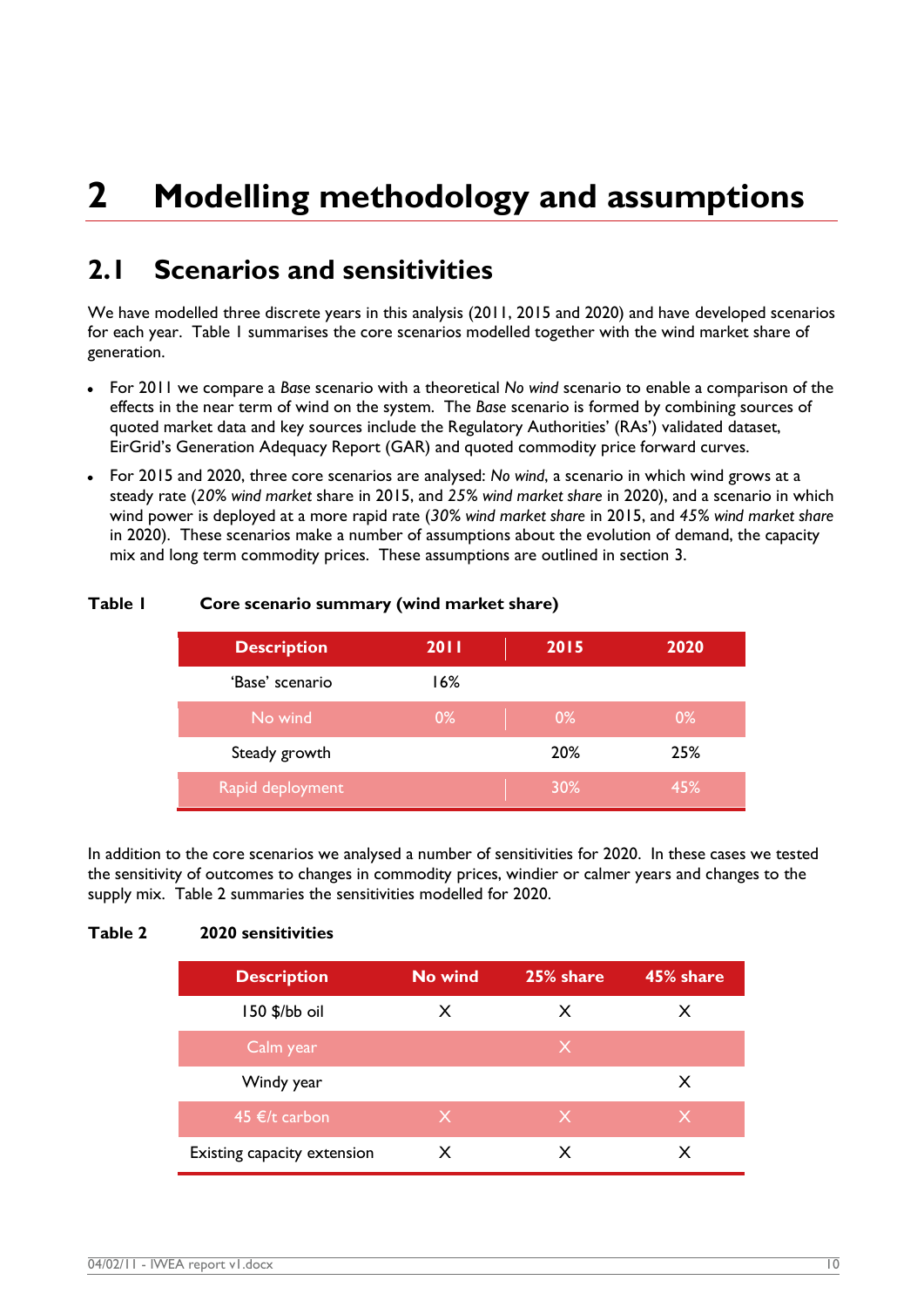## <span id="page-10-0"></span>**2.2 Modelling the SEM**

The Single Electricity Market (SEM) is a mandatory gross pool that covers both RoI and NI. Given the prescriptive and algorithmic nature in which market participants submit bids to the market and wholesale prices are established, it is a market that can be well represented by simulation and modelling. Since the formation of the SEM, PLEXOS for Power Systems has been the market modelling software most commonly used by the RAs and market participants to analyse the market. PLEXOS has been a core component in our analysis in this project.

Each year, the RAs undertake a market model validation exercise, to assess the robustness of PLEXOS for modelling prices in the SEM. As part of the validation exercise, a validated SEM PLEXOS model dataset is published by the RAs, and this has formed the starting point for this analysis. We have added further detail for generators in the SEM model including non-fuel variable operating costs and starts costs: the latter being critical in determining the level of uplift in wholesale prices. We have also included forward-looking data to parameterise the scenarios.

PLEXOS simulates the hour to hour dispatch of plant to meet demand at least cost taking into account generators" costs and technical constraints together with any system-wide constraints such as emissions or energy-limited plant. The modelling includes interconnection to Great Britain with both Moyle and, in the 2015 and 2020 cases, the East-West interconnector. Much like the market itself, PLEXOS will calculate a single price for each period (the System Marginal Price (SMP)) and a generator output schedule (the Market Schedule). We have extracted some of the PLEXOS results to analyse the relative impact of wind on electricity prices, and compared this to the provisions made for wind plant in the Public Service Obligation (PSO) in RoI. Consistent with the market itself our modelling of the SEM does not take into account transmission constraints and reserve requirements in forming the SMP and Market Schedule.

Prior to dispatch, PLEXOS will calculate the availability of plant through the year, taking into account planned and unplanned maintenance. The former is optimised across the system, whilst the latter is modelled as a random effect. For each of the years modelled we have fixed the outage profile for each generator taking into account both planned and unplanned outages. These outage profiles are then applied in each of the runs in each of the modelled years.

In addition to the revenues from the wholesale market, generators also receive capacity payments for each trading period. These are paid to thermal generators based on availability and to wind plant based on output. We combine period-level outputs from PLEXOS, with a model which projects the annual capacity payment pot, to calculate a system average capacity payment per megawatt hour of available energy for each modelled year.

## <span id="page-10-1"></span>**2.3 Key assumptions**

In this section of the report we briefly present the key assumptions for the modelling.

## <span id="page-10-2"></span>**2.3.1 Annual energy and peak demand**

Demand for electricity in Ireland fell in 2009 due to the contraction in the economy. In the longer term, as economic growth returns, electricity demand is expected to resume its upward trend. Historically EirGrid and SONI have produced annually projections for demand in their respective jurisdictions.

For our modelling we apply two methods in order to project demand in the SEM through to 2020. For 2011 and 2015, we combine the demand projections published by EirGrid<sup>5</sup> for RoI and SONI<sup>6</sup> for NI to

 $^5$  The median values as defined in Eirgrid's 'Generation Adequacy Report 2010-2016'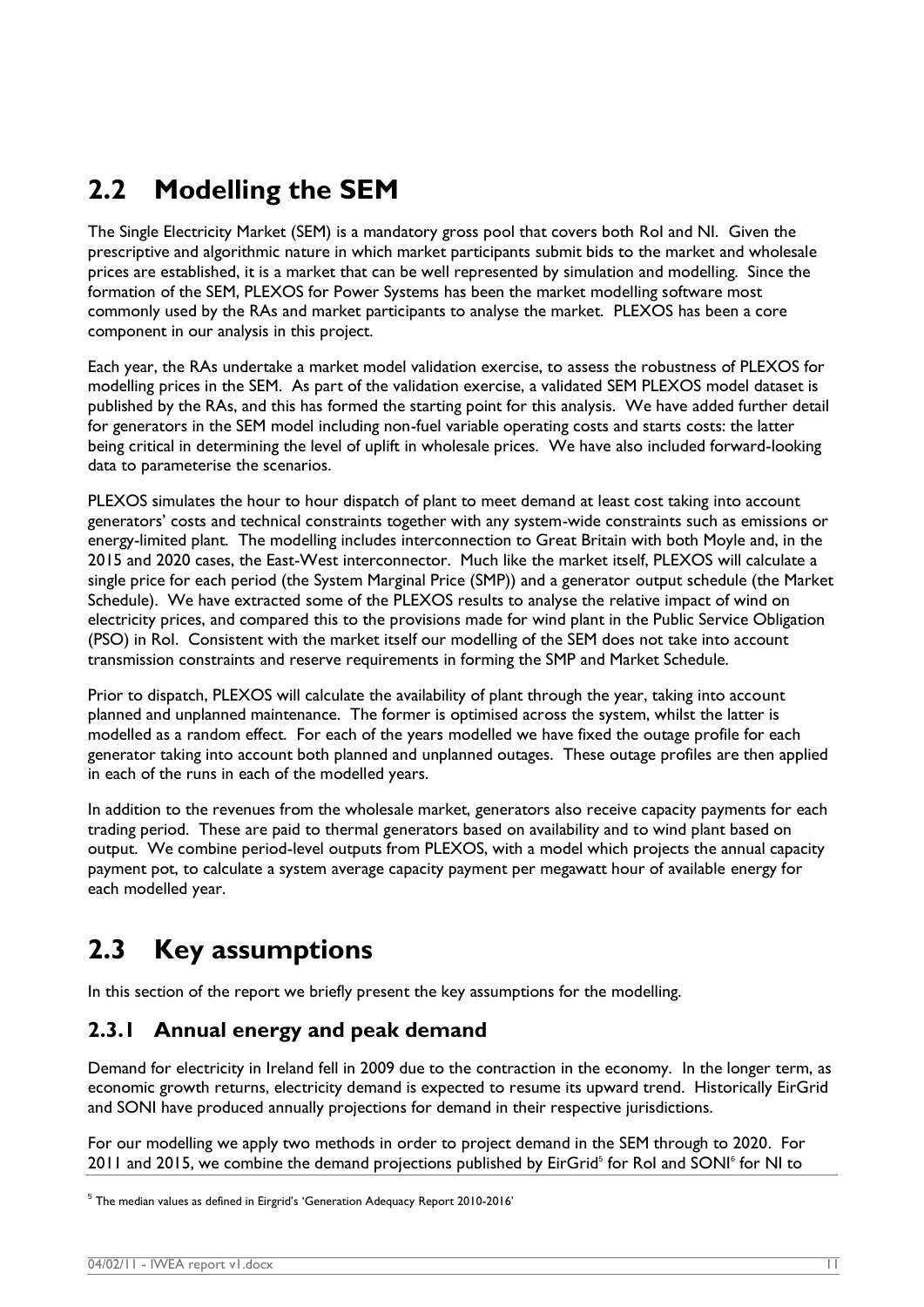produce an All-Island demand projection. Beyond the time horizon of the System Operators" (SOs) projections we calculate demand growth based on GDP growth assumptions and the relationship between GDP growth (assumed to be 2% per annum) and energy demand growth (the energy intensity ratio – assumed to be 0.5). The load curve is assumed to flatten slightly through time with peak demand growing less rapidly than annual energy demand.

The demand assumptions were formed prior to the publication of the Generation Capacity Statement 2011-2020 in December 2010 but the assumption is close to the published projection.

[Figure 3](#page-11-1) illustrates the energy demand and peak demand assumptions.



<span id="page-11-1"></span>**Figure 3 Annual SEM energy demand and peak demand**

## <span id="page-11-0"></span>**2.3.2 Commodity prices**

Commodity prices are the key determinant of wholesale prices in the SEM since the market bidding principles oblige generators to submit bids reflecting the spot price of the underlying commodities (oil, coal, gas and carbon). We derive our commodity price projections by combining commodity forward curves for the near term and then through interpolation to the International Energy Agency's (IEA's) long term 'Current Policies' scenario.

The assumptions for each commodity are outlined in more detail in [Table 3](#page-12-0) below.

 $^6$  The medium demand scenario from System Operator of Northern Ireland's (SONI) 'Seven Year Generation and Capacity Statement 2010-2016'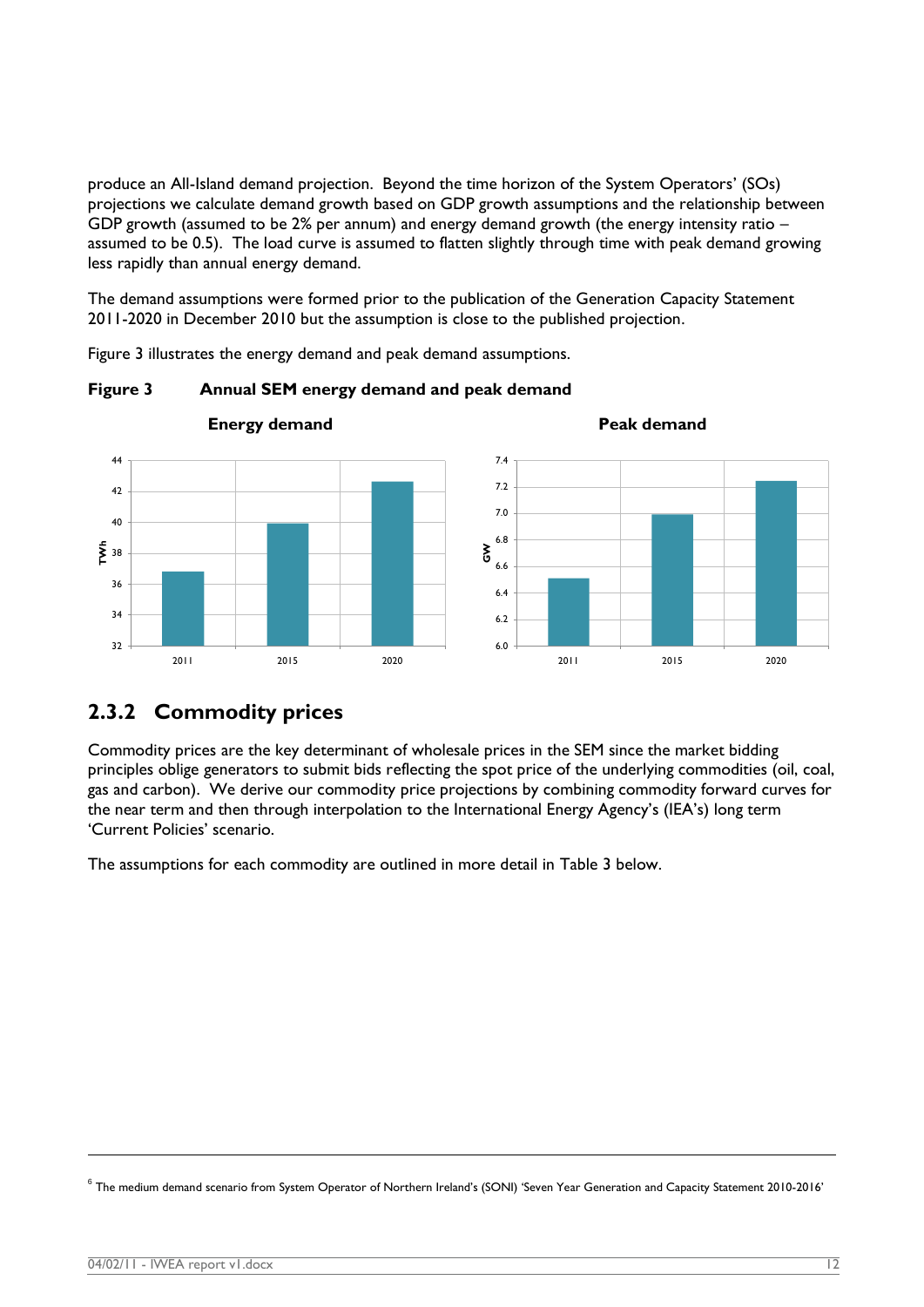#### <span id="page-12-0"></span>**Table 3 Commodity price projections**

#### *Brent crude*

Brent oil prices are based on the traded forward curve in the period through to 2015. The projection is then based on the International Energy Agency's (IEA's) long term 'Current Policies' scenario with a trend towards 133 \$/bbl in 2030, reaching 99 \$/bbl by 2020. The Brent crude price directly determines the price of heavy fuel oil and gasoil, as well indirectly setting the long term gas price through oil-gas linkage. A high oil price sensitivity is also considered, where oil reaches 150 \$/bbl by 2020.

#### *Gas*

The gas price reflects the GB NBP forward curve in the near term and is then derived from indexation to the oil price. Transportation costs are added to the NBP gas price projection and we also apply seasonality to the annual prices shown. For reference, the current year ahead NBP gas price is 58  $p$ /th<sup>7</sup> - above the level assumed in the modelling.







#### <span id="page-12-1"></span>*Coal*

Coal prices are based on the API2 forward curve through to 2015. The projection then trends towards  $115$  \$/t in 2030 – again based on the IEA's projection. Transportation costs are added to the coal price projection.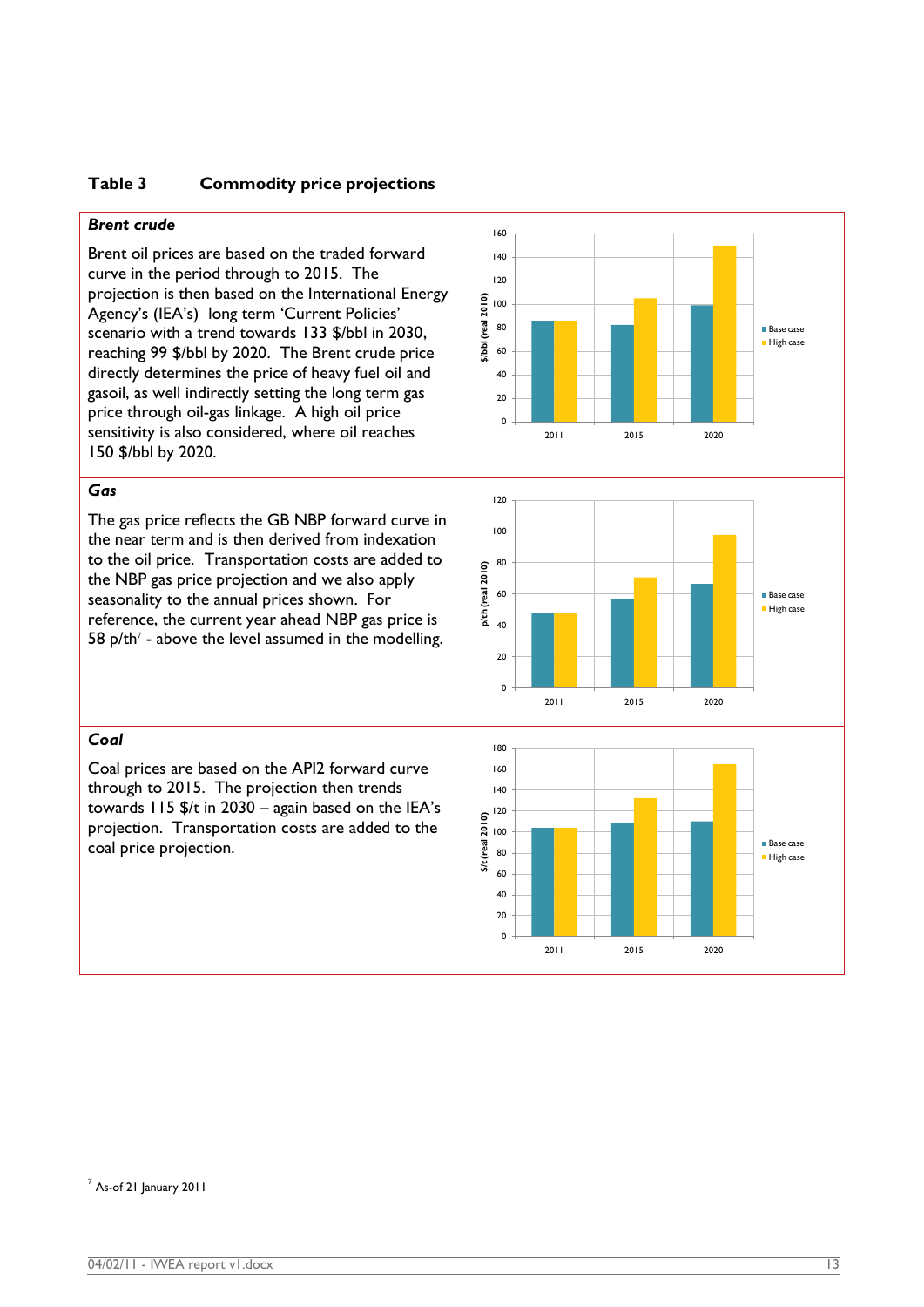#### *Carbon*

Generators" offer prices into the market include the costs of emitting carbon. The carbon price reflects a world in which carbon abatement in Europe is achieved largely in the power sector through coal to gas switching. This drives the EUA price steadily higher to 55  $\epsilon$ /t in 2030. At this point, the generation cost of coal and gas are approximately equal. Year ahead carbon is currently trading at  $14.4 €/t^7.$  $14.4 €/t^7.$  $14.4 €/t^7.$ 



## <span id="page-13-0"></span>**2.3.3 Evolution of thermal capacity**

Gas-fired capacity remains the dominant fuel-type in SEM throughout the next decade as shown in [Figure 4.](#page-13-2) Over the course of the next decade some existing conventional gas capacity is replaced by modern CCGT and OCGT plant. There is a small overall reduction in the installed capacity of thermal plant with the decommissioning of oil-fired generation being the single largest change. Finally, there is a small amount of waste to energy capacity commissioned in the period between 2011 and 2015.



#### <span id="page-13-2"></span>**Figure 4 Non wind capacity mix**

The specific assumptions made with regards to the commissioning and decommissioning of plant are detailed in Appendix A.

### <span id="page-13-1"></span>**2.3.4 Public Service Obligation**

Through the Public Service Obligation (PSO) levy, electricity consumers in RoI support national policy objectives, including peat fired and renewable electricity generation. Three support mechanisms for wind plant in RoI are considered in the modelling. These are the Alternative Energy Requirement (AER), Renewable Energy Feed-In Tariff 1 (REFIT 1) and REFIT 2. Payments for renewable support in RoI are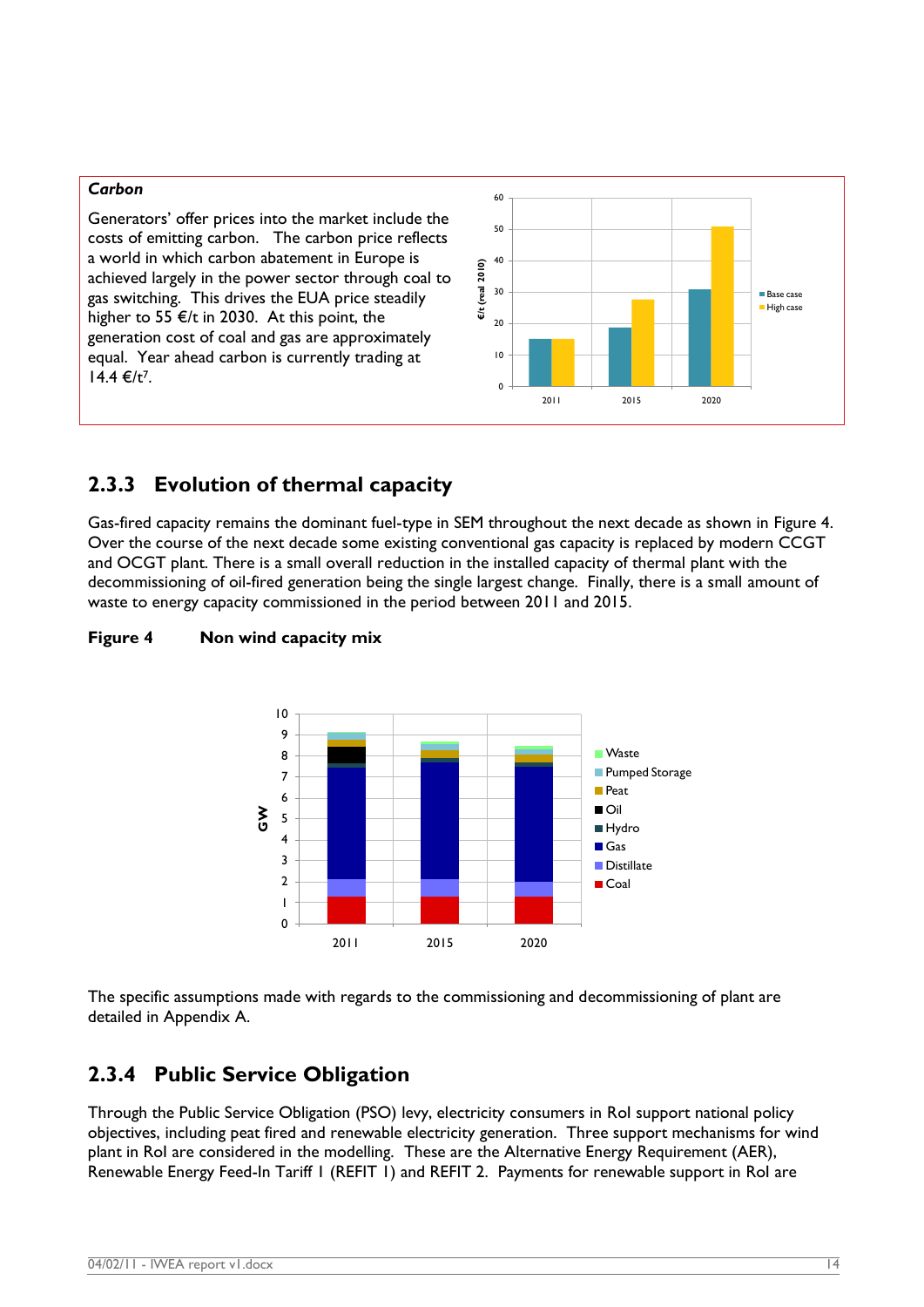made to suppliers rather than directly to project developers, but for modelling purposes, we assume backto-back arrangements exist between wind generators and off-taking suppliers.

Eligible renewable energy projects have been able to enter six rounds of competition for support under the AER programme. In 2011, we assume that support has expired under all rounds previous to AER 6, and by 2015 the AER programme will have expired fully with respect to wind projects. Under the scheme wind projects enter a Power Purchase Agreement whereby they receive the difference between the prevailing market power price and a reference price (or pay that difference should the market price be higher). Different reference prices apply to large and small scale (under 5 MW) wind projects.

The price that wind farms under the REFIT 1 regime receive for each unit of power generated has three components. Firstly, should the market price be below a reference price, projects receive the difference between the two values. Secondly, a balancing payment is made of 15% of the reference price. Lastly technologies other than large scale wind receive a technology premium, for which small scale wind is eligible. The reference price, balancing payment and technology premium are indexed to CPI. A ceiling of 1,450 MW has been set for wind projects receiving support under REFIT 1. Capacity built beyond that is assumed to receive support under REFIT 2. REFIT 2 is structured in the same way as its predecessor, but we assume that the balancing payment is not indexed<sup>8</sup>. In addition, no balancing payment will be paid under REFIT 2 when the market price exceeds the reference price plus the balancing payment. The figures in this report are presented in 2010 prices, when the REFIT reference price was 66.353 €/MWh, and the technology premium for small wind is 2.328 €/MWh.

Appendix A details the total capacity of wind plant receiving support under the schemes described for each year and scenario, and the assumptions used in deriving results for PSO payments. When evaluating market revenues of wind generation under each support scheme, we consider the average SMP received (ie weighted by wind output), and the expected receipts of wind generation under the capacity payment mechanism. We assume that the allocation of the PSO levy payment to domestic consumers remains constant through the years modelled. The results presented in this report do not take account of PSO related support to plant other than wind.

<sup>8</sup> Assumption taken from IWEA Members Policy Update, 12 July 2010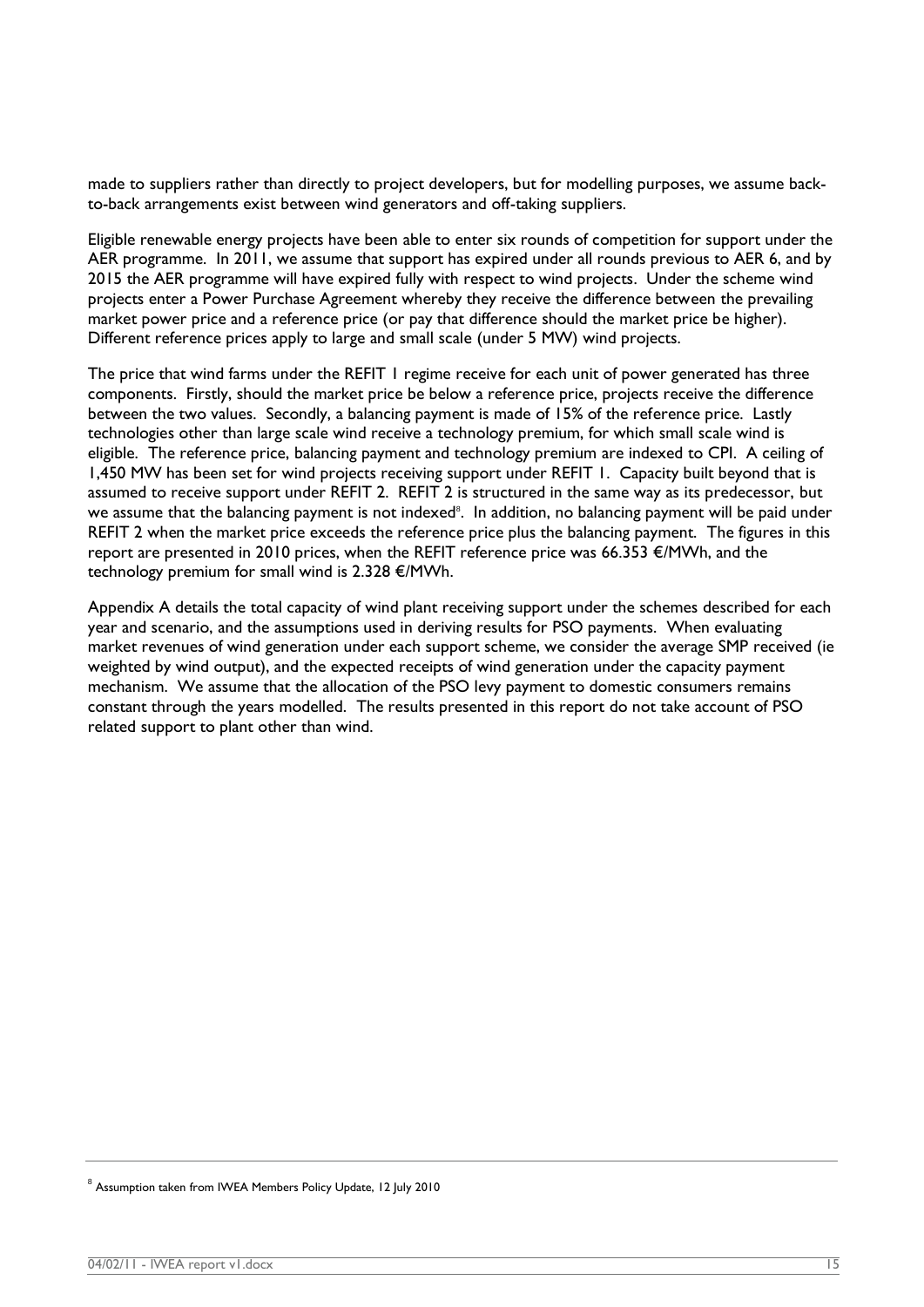# <span id="page-15-0"></span>**3 Market results**

## <span id="page-15-1"></span>**3.1 Introduction**

In this chapter we present the key results of the analysis for each year and sensitivity. We begin by introducing some of the concepts underlying the results. [Figure 5](#page-15-2) represents the supply curve (with capacity on the horizontal axis and price on the vertical axis) and demand level in a particular trading period in the market, and illustrates the price setting mechanism.



<span id="page-15-2"></span>**Figure 5 Price setting in SEM**

#### <span id="page-15-3"></span>**Table 4 Key terminology**

| Price<br>Uplift<br>Shadow price<br>The terminology used is explained in Table 4.<br>Table 4 | Demand<br>Price<br>Demand<br>SMP<br>B: Infra-marginal<br>rent<br>A: Generator<br>cost<br>Capacity<br><b>Key terminology</b>                                                                                                                                                                                                    | Capacity |
|---------------------------------------------------------------------------------------------|--------------------------------------------------------------------------------------------------------------------------------------------------------------------------------------------------------------------------------------------------------------------------------------------------------------------------------|----------|
| Generation cost                                                                             | Each generator offers into the market at its short run marginal cost based on<br>prevailing spot commodity prices. The last unit to be scheduled to meet demand<br>is the marginal unit. The total system generation costs include the fuel, carbon<br>and non-fuel operating costs of all plant that operate during the year. |          |
| Average generation<br>cost                                                                  | The sum of the cost of each unit of power generated divided by the total units of<br>power generated.                                                                                                                                                                                                                          |          |
| <b>System Marginal Price</b><br>(SMP)                                                       | SMP is the calculated market price for power. It is comprised of the marginal<br>plant's fuel and carbon costs (the Shadow Price), plus the revenue required so that<br>generation plant recover start and no load costs over the period in which they are<br>operating (the Uplift).                                          |          |
| Infra-marginal rent                                                                         | A plant operating with a generation cost below the SMP earns profit, termed Infra-<br>marginal rent. The total system infra-marginal rent is shown as area B in Figure 5.                                                                                                                                                      |          |
|                                                                                             | Wind power has zero marginal cost, and so will be introduced at the bottom of the supply curve. When<br>wind is generating, its output will tend to displace the output of the marginal unit, and if there is sufficient                                                                                                       |          |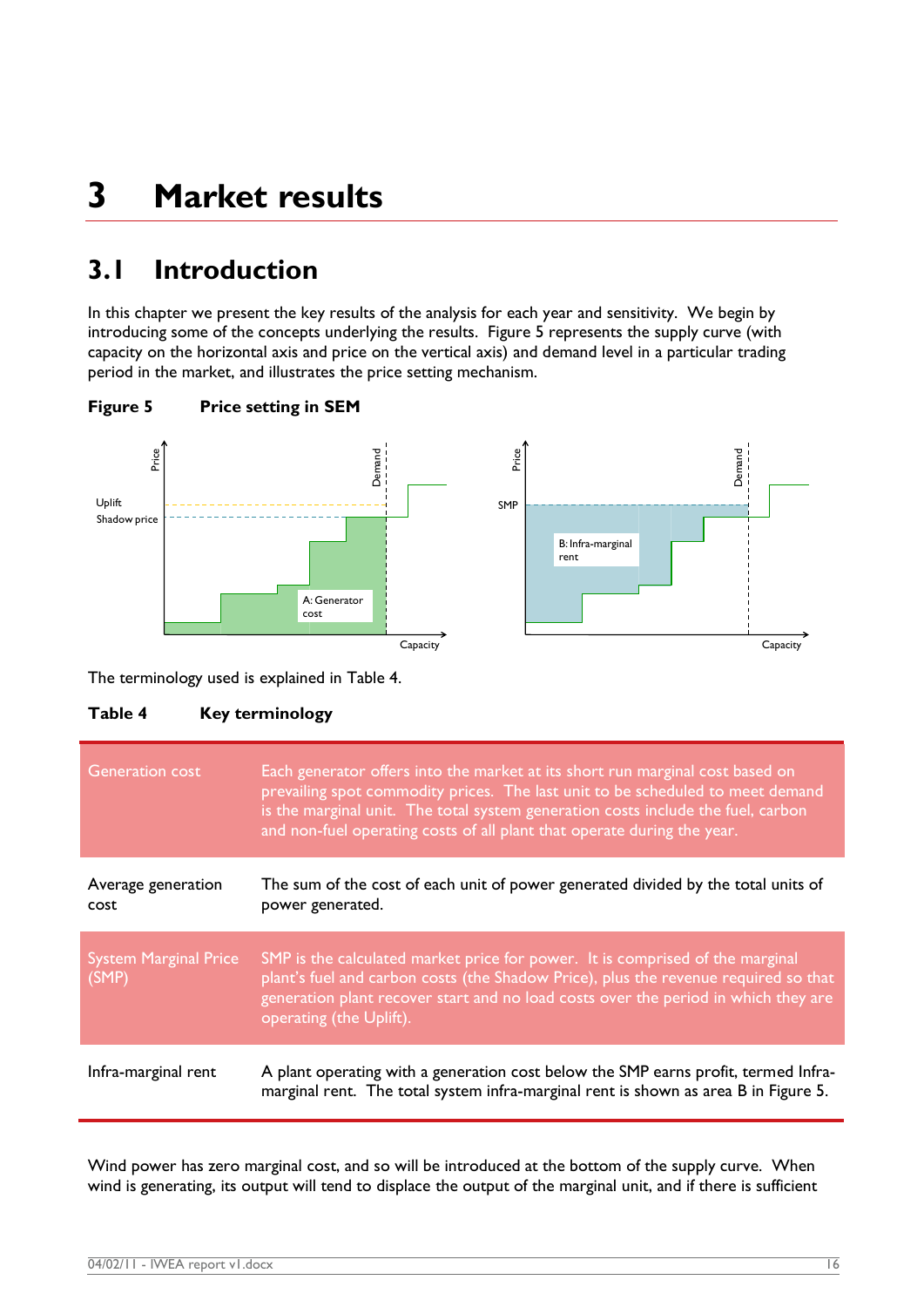wind generation, mean that a lower cost plant can meet the last unit of demand. In this way wind generation will reduce the trading period's SMP, a phenomenon known as the 'Merit Order Effect'. The introduction of wind power to a system will therefore tend to reduce the average wholesale cost of power.

## <span id="page-16-0"></span>**3.2 2011**

For 2011 the *Base* scenario is compared to a counterfactual case in which there is zero output from wind plant. From this analysis we can compare the delta in costs and market prices with and without wind on the system.

### <span id="page-16-1"></span>**3.2.1 Summary results**

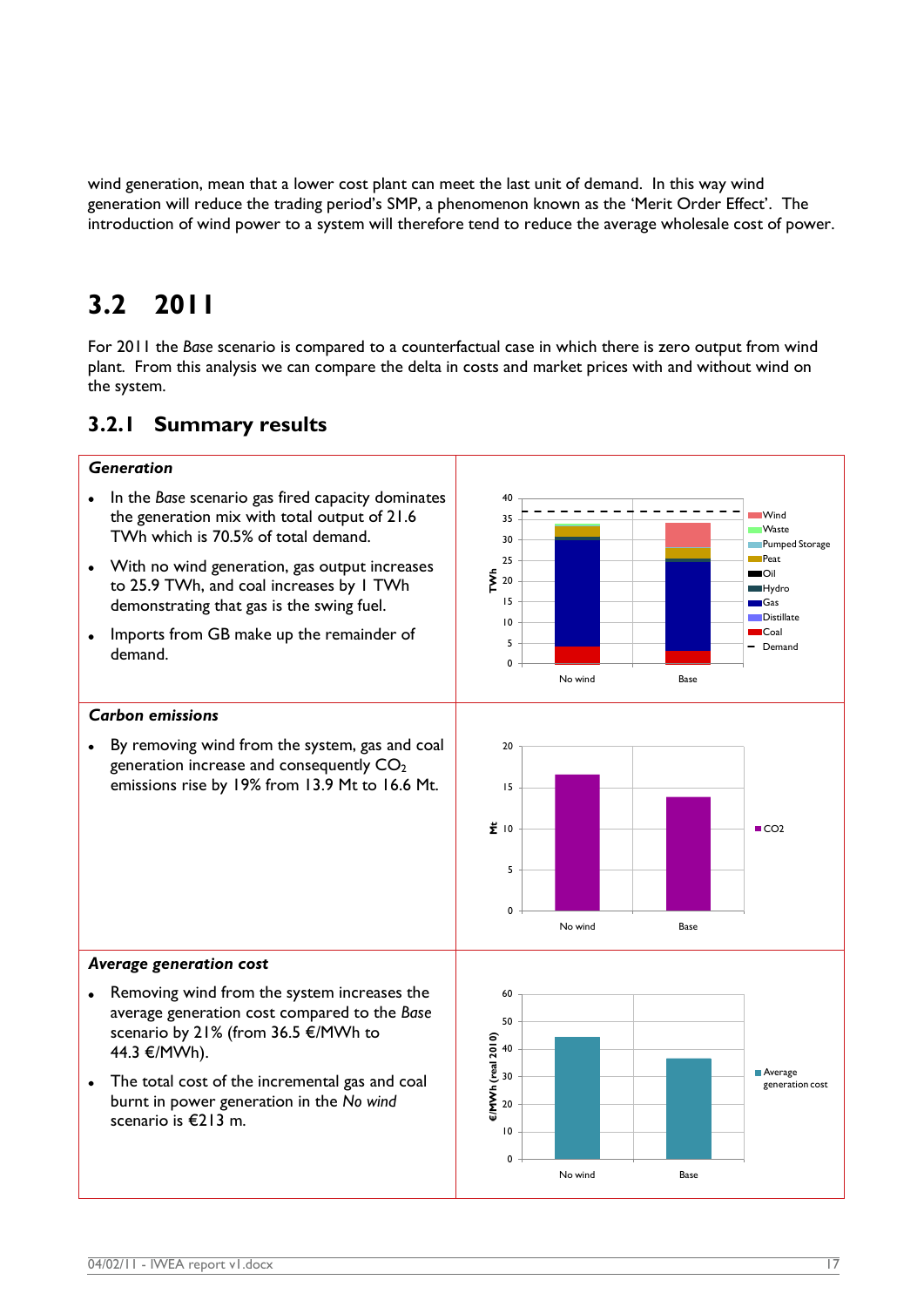

 $9$  A sensitivity was also modelled where the maintenance schedule was optimised in the No wind scenario rather than being fixed to be the same as that in the Base scenario. In this instance, SMP was 59.51 €/MWh.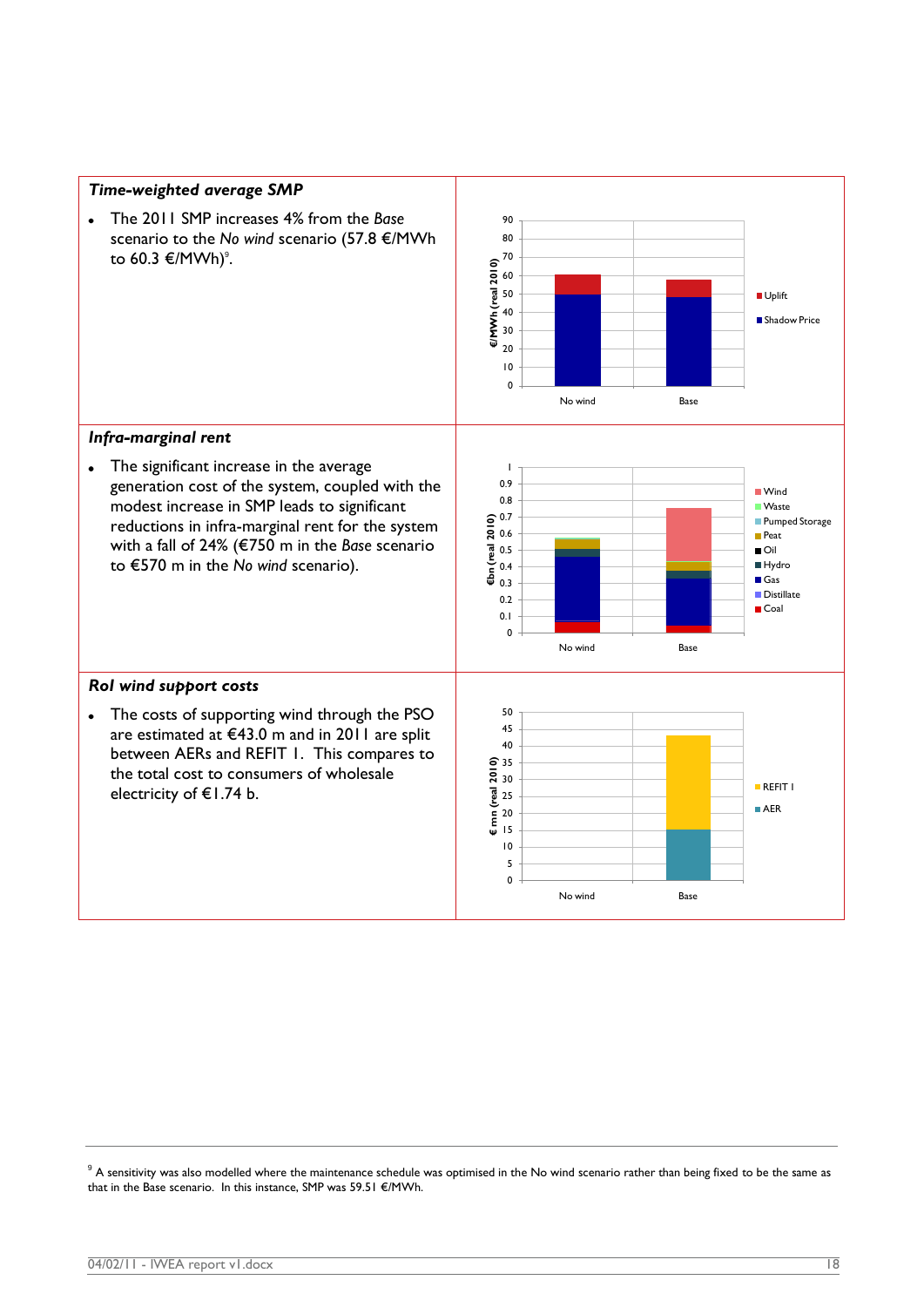#### *Impact on RoI consumers*

- The average domestic consumer benefits by €5.40 in 2011 as a result of wind generation. This is the delta between the costs of support to wind through AERs and REFITs, and the lower wholesale electricity prices in the SEM (on a load weighted basis) as a result of wind generation.
- The total savings to all types of RoI consumer from addition of wind to the system is €36.6 m.



## <span id="page-18-0"></span>**3.3 2015**

For 2015, we have modelled three scenarios: *30% wind market share* (4 GW), *20% wind market share* (2.6 GW) and *No wind*. By 2015, the East-West interconnector has been commissioned, together with approximately 500 MW of thermal capacity. Conversely 1 GW of (mostly oil-fired) plant has retired. Gas prices have remained flat from 2011 whereas the other commodity prices have risen slightly.

### <span id="page-18-1"></span>**3.3.1 Summary results**

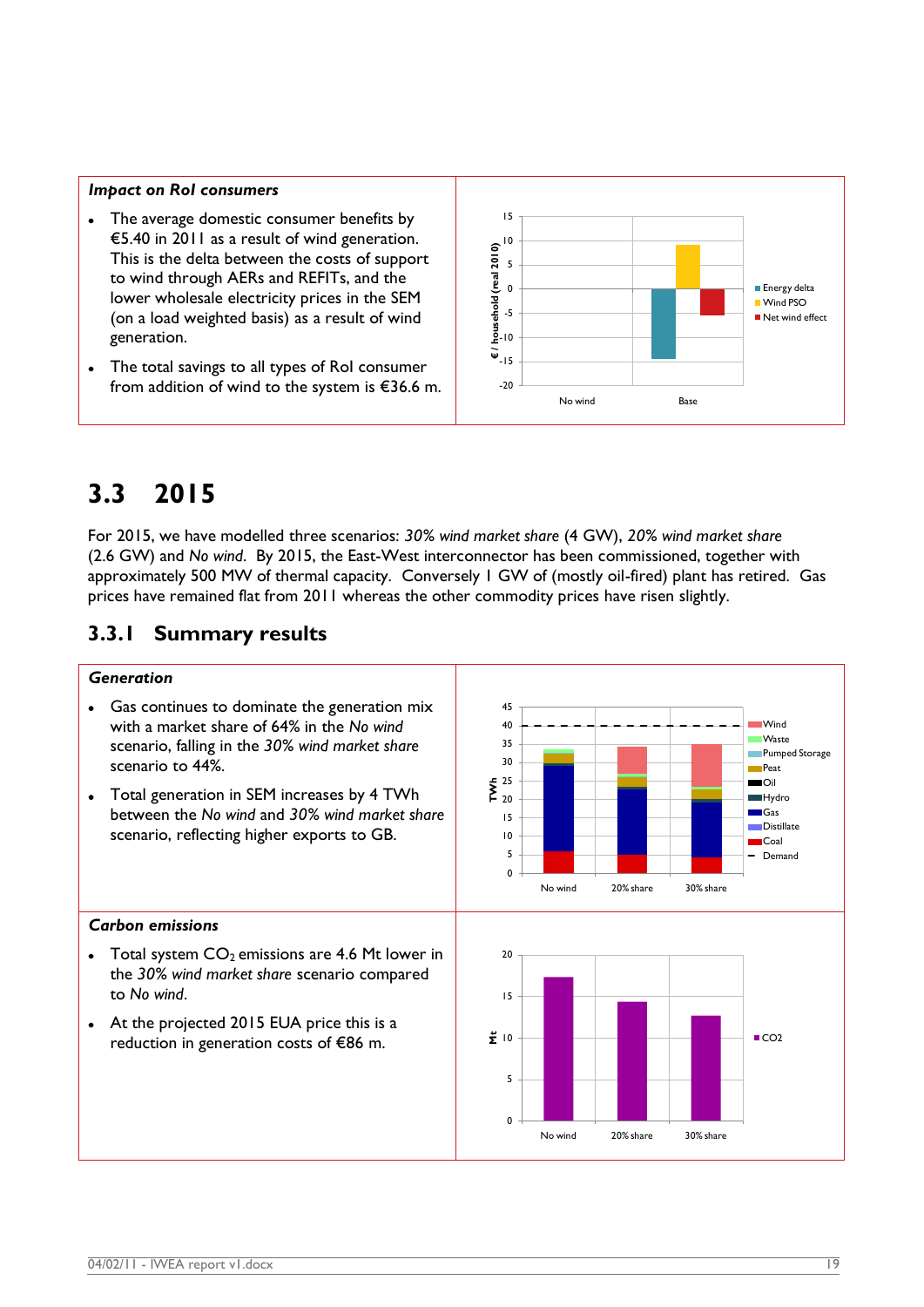#### *Average generation cost*

- Removing wind from the system increases the  $\bullet$ average generation cost by 53% compared to the *30% wind* scenario (from 32.7 €/MWh to 50.3 €/MWh). The difference in 2015 is much greater than in 2011 due to the much higher market share of wind .
- The total cost of the incremental gas and coal burnt in power generation in the *No wind*  scenario versus the *30% wind market share*  scenario is €453 m .

#### *Time -weighted average SMP*

- The difference in annual average SMP between the 2015 scenarios is similar to 2011, with a 4% change between *No wind* (68.4 €/MWh) and the *30% wind* scenario (65.7 €/MWh).
- This illustrates that despite the different  $\bullet$ generation mix across the three scenarios, the marginal technology remains gas. In particular it is the fleet of approximately 4 GW of relatively new CCGT plant, all with similar cost structures, that are setting prices for the majority of the period s .

#### *Infra -marginal rent*

- Given the relatively small change in SMP between scenarios in 2011 and 2015, but the large delta in average generation costs changes, the difference in infra -marginal rent in the system in 2015 is greater than in 2011.
- Total infra -marginal rent in the *30% wind*   $\bullet$ scenario (€1.2 b) is almost double that in *No wind* scenario (€660 m).

#### *RoI wind support costs*

The costs of supporting wind through the PSO in RoI are estimated at €40 m in the *20% wind market share* scenario and €53 m in the *30% wind market share* scenario .







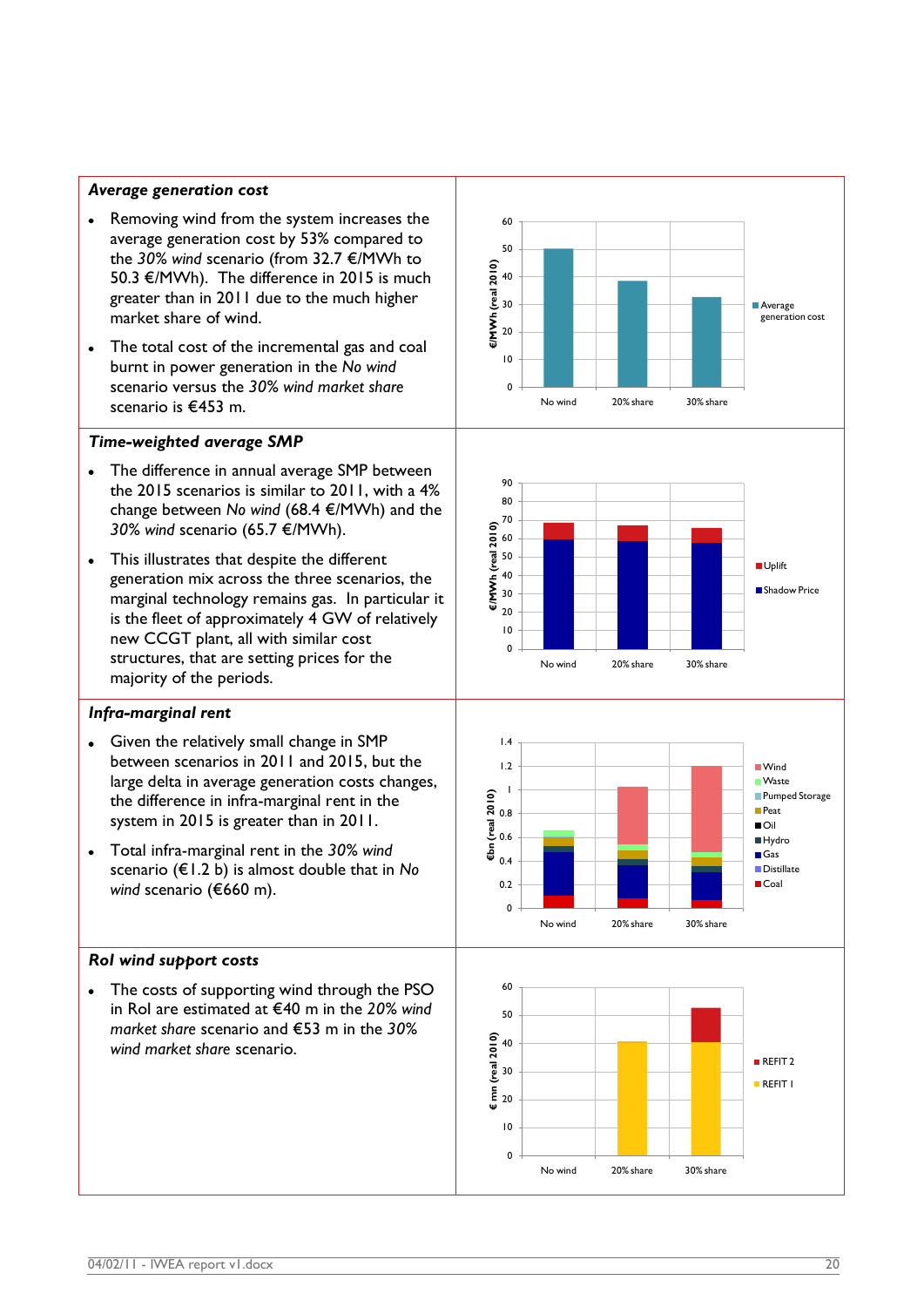#### *Impact on RoI consumers*

- In the *20% wind market share* scenario, the cost of supporting wind to domestic consumers is slightly greater than the reduction in load weighted electricity prices relative to the *No*  wind scenario.<sup>10</sup>.
- Conversely there is a net saving for domestic consumers in the *30% wind* scenario with consumer costs falling by €3.95 /year. Taking all RoI consumers, there is a net saving of  $E$ 37.7 m from the *No* to the *30% wind* scenario.



## <span id="page-20-0"></span>**3.4 2020**

For 2020 we have analysed five cases. In addition to the *No wind*, *45% wind market share* (6.6 GW) and *25% share* (3.6 GW) scenarios, we have analysed two extreme sensitivities:

- *Windy year* in which the average load factor of wind is increased by 20%. This is modelled with the installed wind capacity of the *45% wind share* scenario
- *Calm year* in which the average load factor of wind is decreased by 20%. This is modelled with the installed wind capacity of the *25% wind share* scenario

By 2020 an additional 1.1 GW of existing thermal capacity has been decommissioned, which has been replaced with an additional 900 MW of new CCGT and OCGT. Hence, the overall system efficiency has improved from 2015.

## <span id="page-20-1"></span>**3.4.1 Summary results**

#### *Generation*

The trend seen in 2015 is also reflected in 2020; gas market share falls as wind output increases. In the *Windy year sensitivity* the market share of gas falls to 31% with wind dominating the market with 53% market share.



 $^{10}$  Considering all types of consumer there is an annual saving of €6.9 m. The allocation of the PSO levy between domestic, small and medium, and large profile users is based on their respective share of total aggregated maximum demand. Given domestic demand is more peaky than commercial or industrial demand, the domestic allocation of the PSO levy is higher than its share of total annual consumption. Therefore domestic consumers receive proportionally less of the net savings from wind power than commercial and industrial users.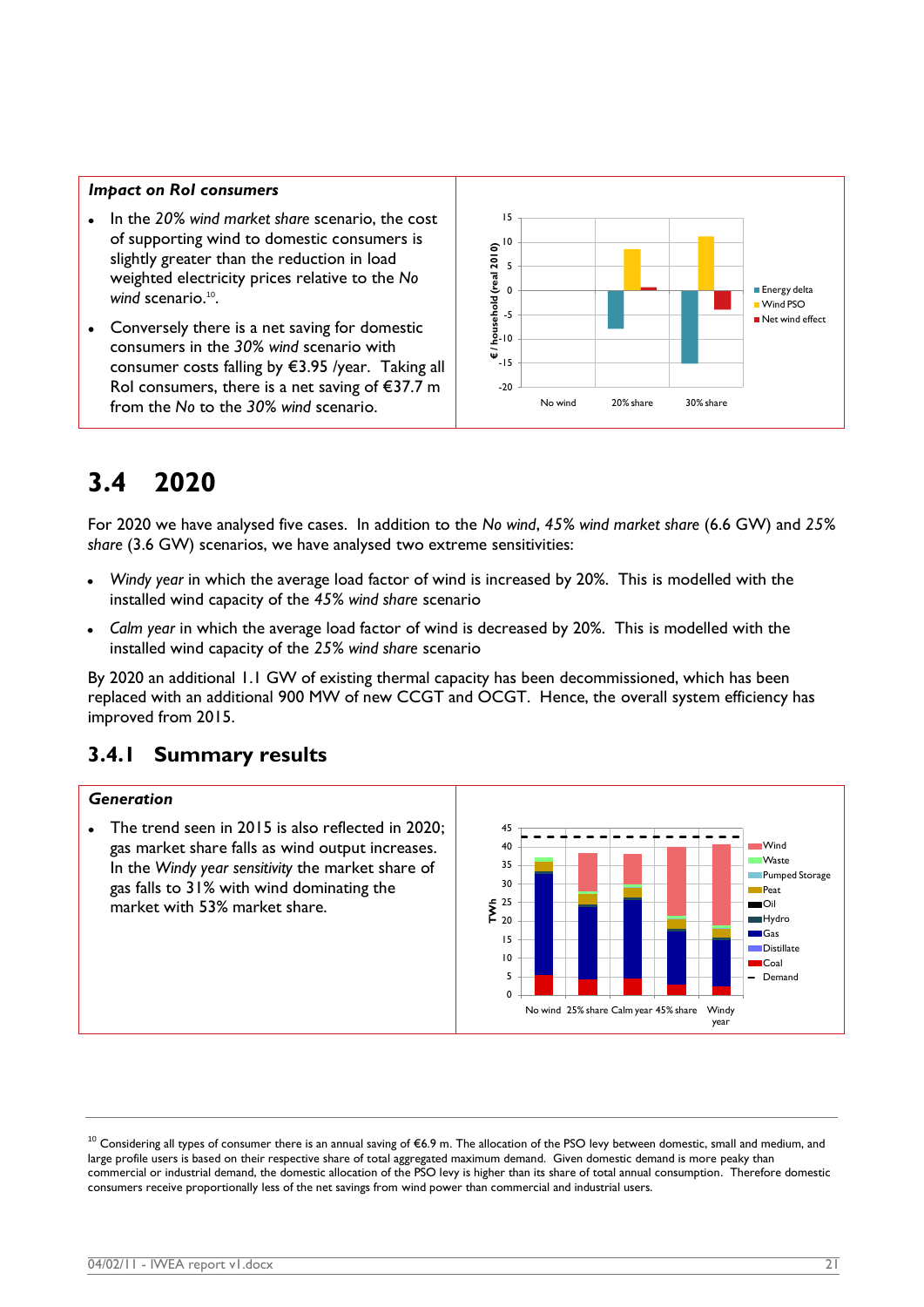#### *Carbon emissions*

- The total system  $CO<sub>2</sub>$  emissions reflect the  $\bullet$ generation output. In the *Windy year* (9.5 Mt), emissions are approximately half that of the emissions in *No wind* scenario.
- The impact of the *Windy year* is to decrease emissions by 1.3 Mt per year, and conversely emissions increase by 0.8 Mt per year in the *Calm year*.

#### *Average generation cost*

- The large difference in the generation mix  $\bullet$ between the scenarios results in an even greater reduction in the average generation cost in the system than in 2015. The spread between the *Calm year* and the *Windy year* is an average of 20.4 €/MWh.
- The total cost of gas and coal is €1.7 b in the *No wind* scenario, reducing to €0.9 b in the *45% wind* scenario and €0.8 b in *Windy year*.

#### *Time-weighted average SMP*

- The delta in SMP between the *No wind* (81.3 €/MWh) and *45% wind* (72.1 €/MWh) scenarios is 9.2 €/MWh which is larger than the equivalent delta in 2015. In *Windy year* the delta would increase to 13.6 €/MWh.
- The reduction in SMP as a result of wind on the system increases with higher levels of wind output. The relationship between the reduction in SMP and wind output is non-linear, with greater reductions per MWh of wind output with higher absolute wind output levels.

#### *Infra-marginal rent*

The message in terms of the impact on infra- $\bullet$ marginal rent in 2020 is similar to 2015.







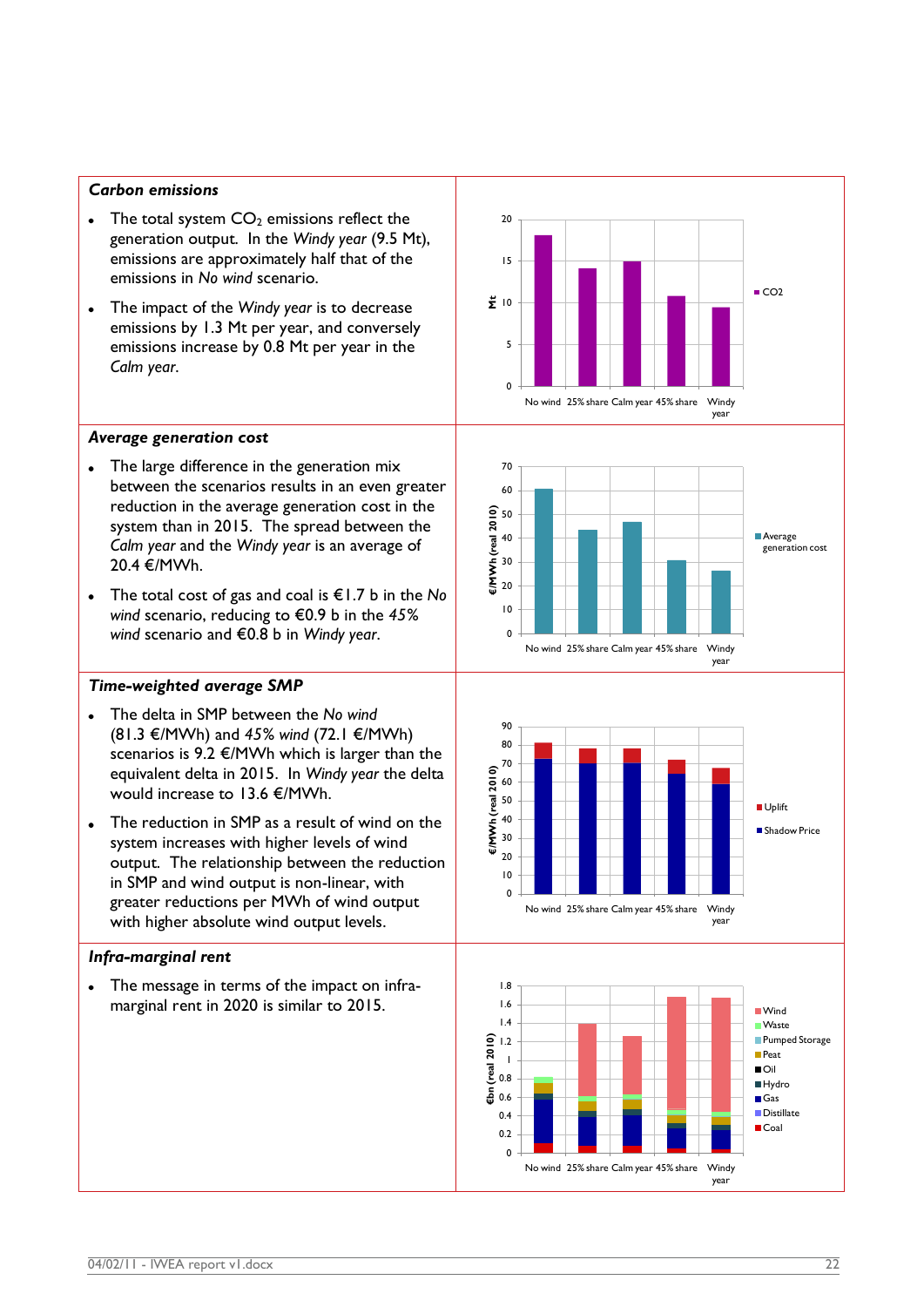#### *RoI wind support costs*

- In the *25% wind market share* scenario and *Calm year* sensitivity, power prices are sufficiently high that no payouts are made under the REFIT 2 scheme.
- In the 45% wind scenario, lower power prices trigger payouts under REFIT 2 of €12 m, increasing to €114 m in the *Windy year*  sensitivity.
- The consistent level of REFIT 1 costs seen across the scenarios is due to the balancing component, which is not linked to power market prices under this scheme. By contrast, under REFIT 2, the balancing payment is also market linked, leading to a greater step change in payouts when the floor price is triggered.
- In the *45% wind* scenario the wind capacity  $\bullet$ supported under REFIT 2 is more than double that under REFIT 1. Support costs per unit of capacity are lower under REFIT 2 because even when balancing payments are made (as in *Windy year*), they are not CPI indexed.

#### *Impact on RoI consumers*

- In all of the 2020 scenarios there is a net reduction in the load weighted wholesale costs of power to the domestic consumer as a result of wind on the system. The delta is more material than in 2015 with domestic consumers paying up to €37.90 /year less in the *45% wind*  scenario compared to the *No wind* scenario.
- The results show that if the large scale deployment of wind power continues, the increase in support due under the REFIT scheme is more than offset by the reduction in prices wind causes. The total savings across all types of RoI consumer versus the *No wind*  scenario is €256 m in the *45% wind* scenario. This increases to €281 m in the *Windy year* sensitivity.

#### 0  $20$ 40 60 80 100  $120 +$  $6140$ 160 180 200 **€ mn (real 2010)**  $RFFIT 2$ **REFIT 1**





### <span id="page-22-0"></span>**3.4.2 Market operation, 2020**

The previous sections in this report have presented results averaged across the year in question. In this section we focus on specific hours of the year when we observe extremes in wind generation, in both the *45% wind market share* and *25% wind market share* scenarios. We first chart the net demand: this is the system demand less wind generation, or demand that must be met by non-wind plant. In periods when net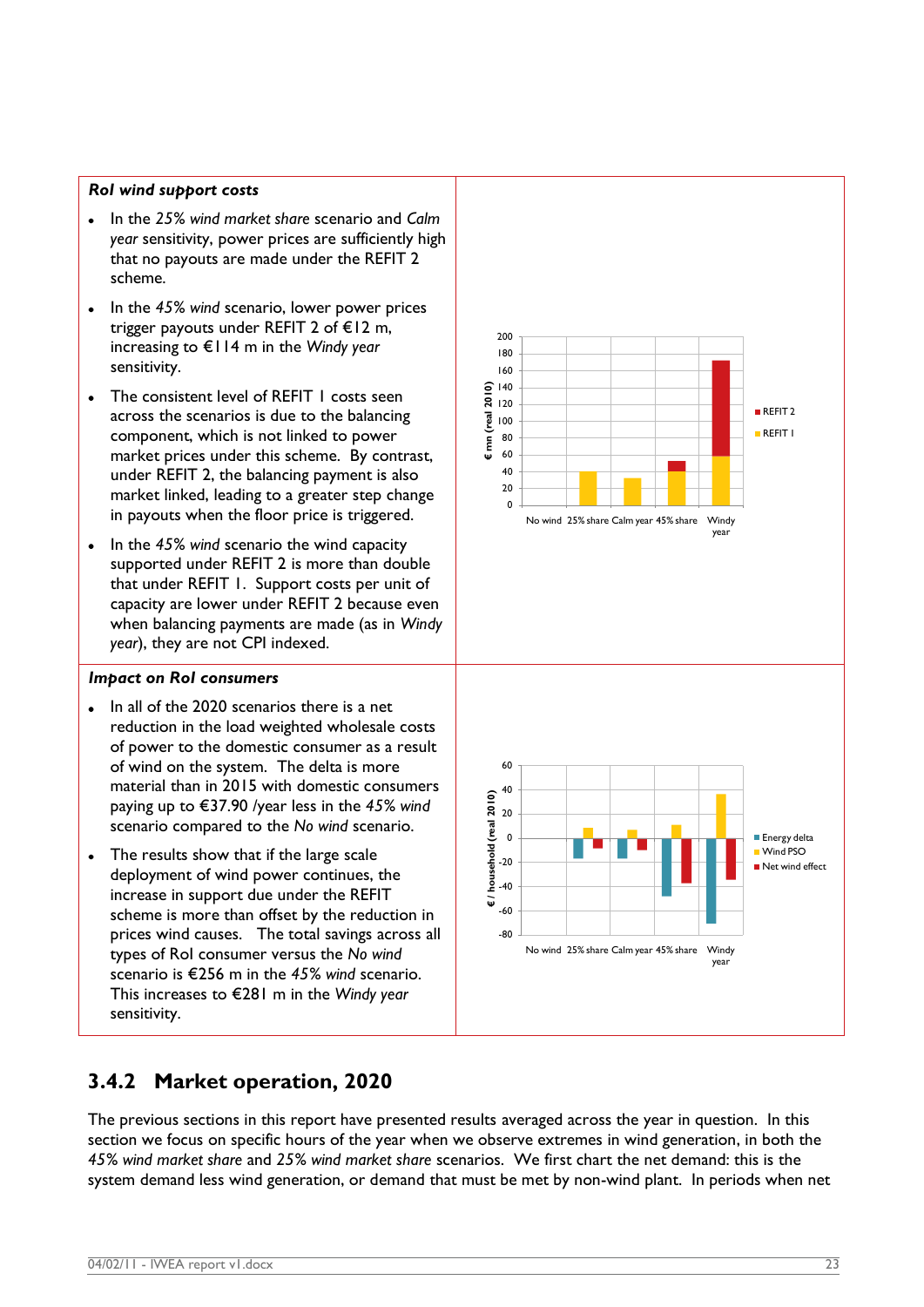demand is below zero, demand in the SEM is being met fully from wind plant. Below the net demand duration curves we show the annual Price Duration Curves (PDCs): the SMP for each period of the year stacked from highest to lowest. This shows the extremes of high and low prices through the year. We then examine the merit order and system operation at the times of lowest and highest net demand.

#### *Annual Net demand and price duration curves*

- The charts show PDCs for 2020 for the *45% wind market share* and *25% wind market share* scenarios.
- In the *45% wind* scenario there are approximately 500 hours of the year in which demand is being met by zero marginal cost plant. In the most extreme sensitivity, generation from wind plant exceeds total system demand by over 2 GW. This results in outturn SMP being zero for over 300 hours of the year. The periods in which the net demand is below zero, but prices are positive reflect exports to GB.
- By contrast in the *25% wind market share* scenario, there are no periods in which demand is fully met from wind plant and hence prices remain above zero for the whole year. Wind output would have to increase, or demand fall, by approximately 150 MW in the period of lowest net demand, for wind to be the sole generator.
- The presence of these zero SMP periods in the *45% wind* scenario contributes to the significant reduction in average SMP compared to *No wind* for this scenario (9.3 €/MWh). In the *25% wind market share* scenario, where no such periods occur, the reduction in SMP versus *No wind* is substantially less (3.0 €/MWh).



The following graphs focus on the specific day and hour when net demand is lowest. This occurs at 4.00 am on an Autumn morning, when demand is naturally low, on a day characterised by high wind.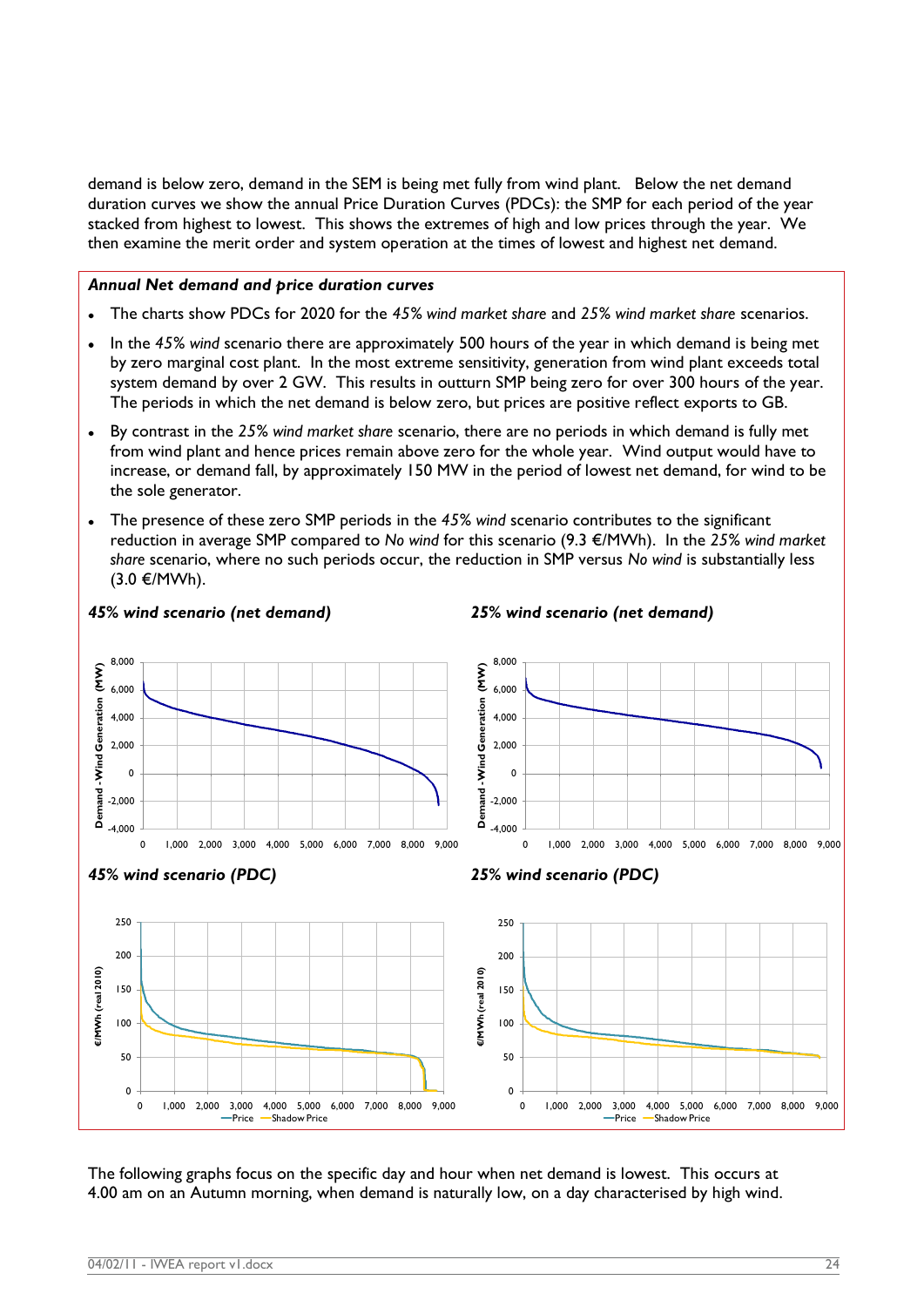#### *Merit order*

The merit order shows the available plant and  $\bullet$ the system demand (approx 3.4 GW) for the 4.00 am hour. Total available low cost generation is over 6 GW in this period.



#### *Generation mix*

- The chart plots the Market Schedule generation  $\bullet$  $mix<sup>11</sup>$  across the day, with the hour of lowest demand on the right hand side of the graph. The whole day is dominated by wind generation, which accounts for 89% of total output for the day. There is very little output from gas, peat and hydro plant.
- The delta between generation output and the  $\bullet$ demand (shown as the dotted line) reflects net imports.
- At 4.00 am, wind generation exceeds demand  $\bullet$ plus available export capacity, and therefore wind output is curtailed.

#### *Hourly SMP*

- The chart shows the variation of SMP (and its constituent components) across the day.
- Despite wind dominating the market, prices are set by thermal plant from 6.00 am through to midnight. However, prices collapse to zero when the net demand is negative, and this introduces significant volatility into the market.

 $11$  As noted in Chapter 2, for this study we have modelled the Market Schedule used to set SEM wholesale prices. The outturn generation mix, including the contribution from wind, may differ from the Market Schedule due to transmission constraints and system balancing requirements.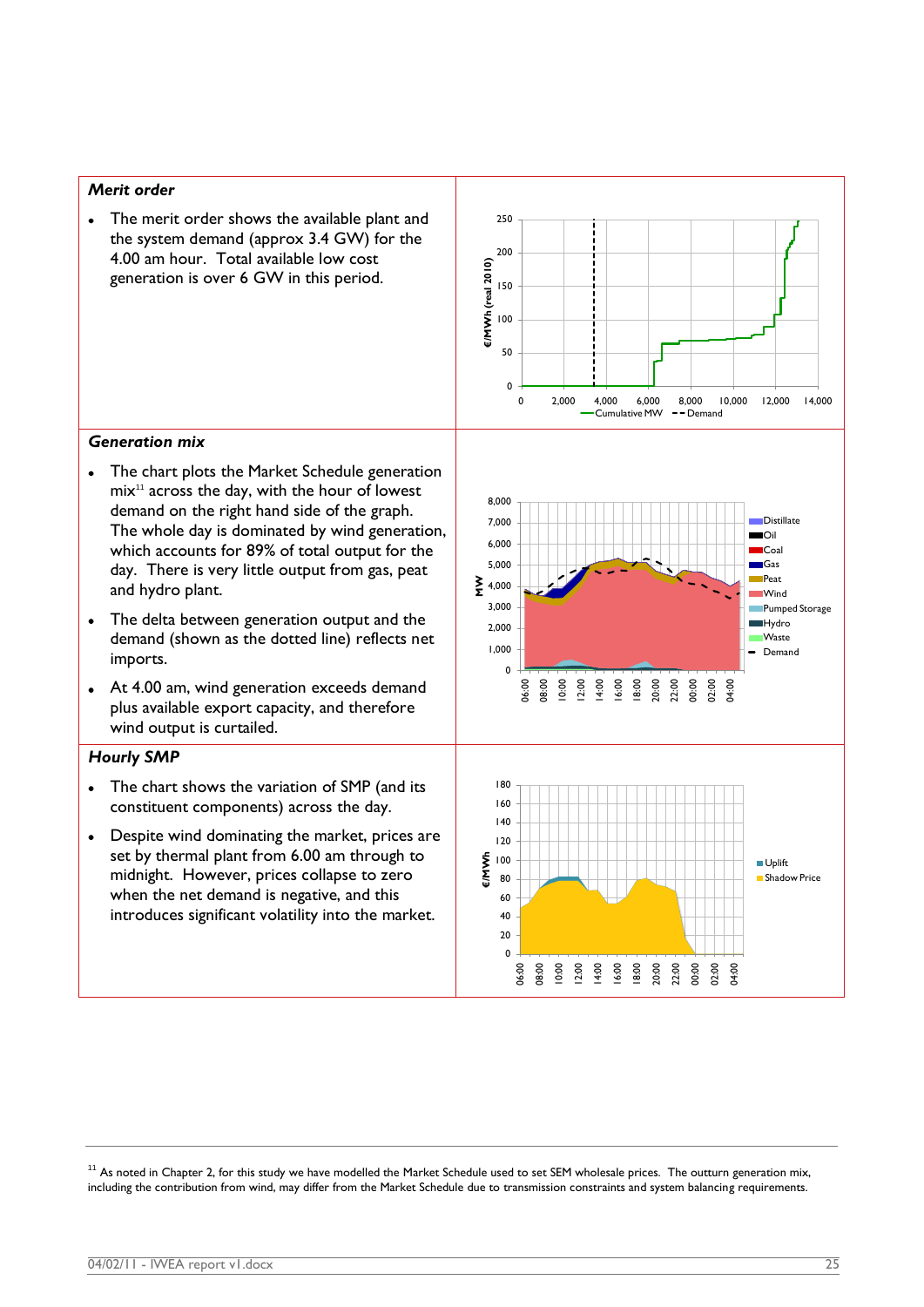## <span id="page-25-0"></span>**3.5 Sensitivities for 2020**

### <span id="page-25-1"></span>**3.5.1 Higher commodity prices**

We ran several sensitivities for 2020 in which coal and then carbon prices were higher than in the core scenarios. The two sensitivities were:

- Higher carbon prices (45  $\epsilon$ /t compared to 31  $\epsilon$ /t in the core scenario)
- Higher oil prices (150 \$/bbl versus 99 \$/bbl in the core scenario)

In both cases the relative value of wind on the system increased relative to the core scenarios as the higher commodity prices increased the cost of generation for fossil fired generators.

**Time weighted average SMP Impact on RoI consumers**

#### **Figure 6 High commodity price results**



Against the *No wind* scenario, the *45% wind market share* scenario produces a reduction of 12.96 €/MWh in SMP in the *High oil* sensitivity and 10.58 €/MWh in the *High carbon* sensitivity, versus 9.27 €/MWh in the core scenario. The corresponding figures in respect of domestic energy bills are €57.24 /year, €45.11 /year and €37.09 /year. This analysis demonstrates the relatively higher savings to the consumer in cases where commodity prices are high. This highlights why wind generation is often referred to as a "hedge" against high commodity prices. The full results are presented in Appendix B.

## <span id="page-25-2"></span>**3.5.2 Extended lifetimes for existing plant**

Finally, we examined a sensitivity in which there was no new entry of plant post 2015; the core scenarios assume 800 MW of CCGT and 100 MW of OCGT by 2020, and these plants would be very dependent on the Capacity Payments in order to be viable investments. In this sensitivity we assume the new entry does not manifest but existing plant remain open to retain approximately the same overall capacity on the system. Full results are presented in Appendix B.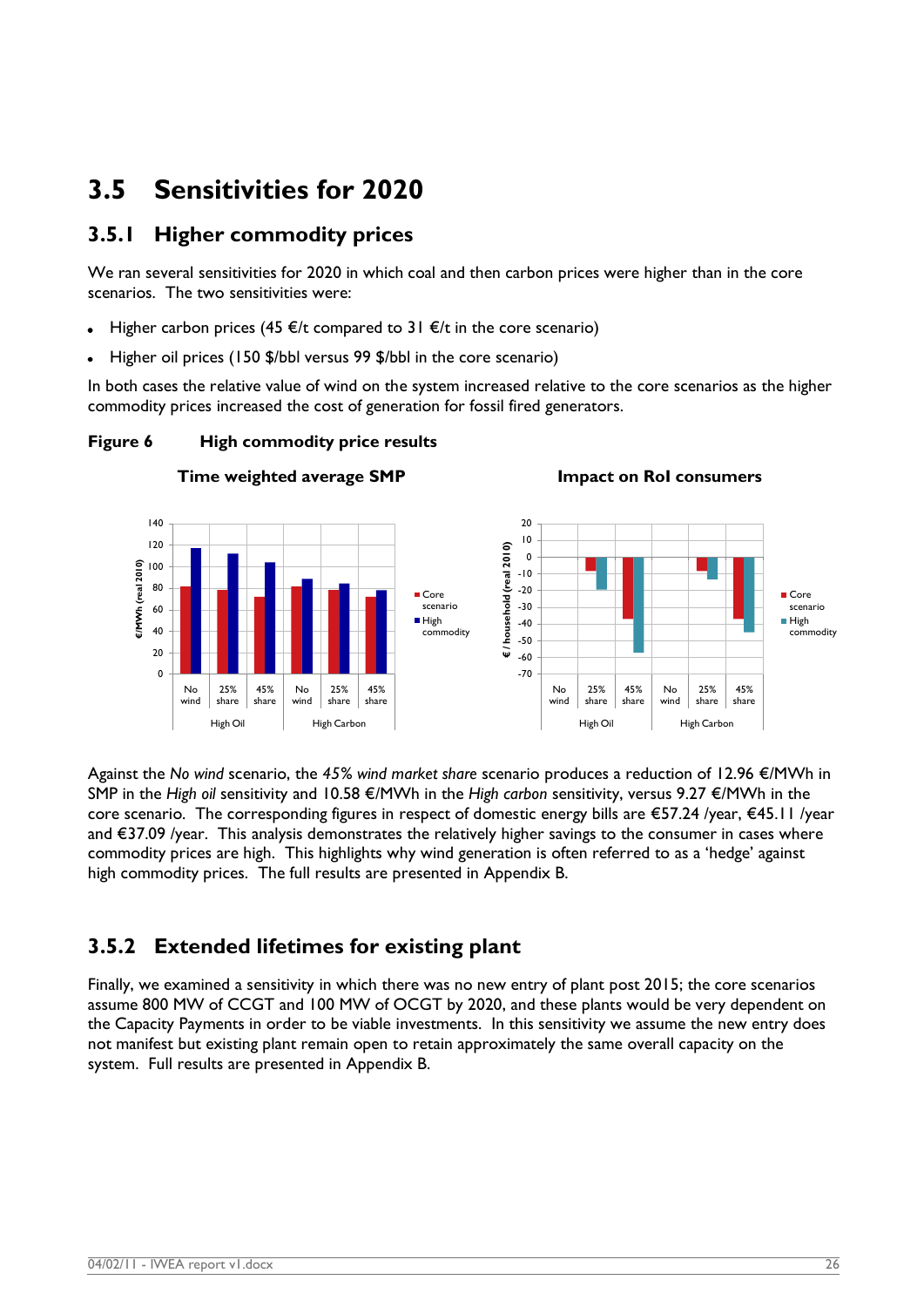

#### **Figure 7 Capacity mix sensitivity**

**Time weighted average SMP Impact on RoI consumers**

The pattern of results does not vary significantly from the core scenario. SMPs in this sensitivity are around 3% to 5% higher than in the core scenarios due to the less efficient plant mix. The *45% wind share*  scenario produces a reduction in SMP of 10% versus the *No wind* scenario, slightly less than the equivalent 11.4% reduction in the core scenario.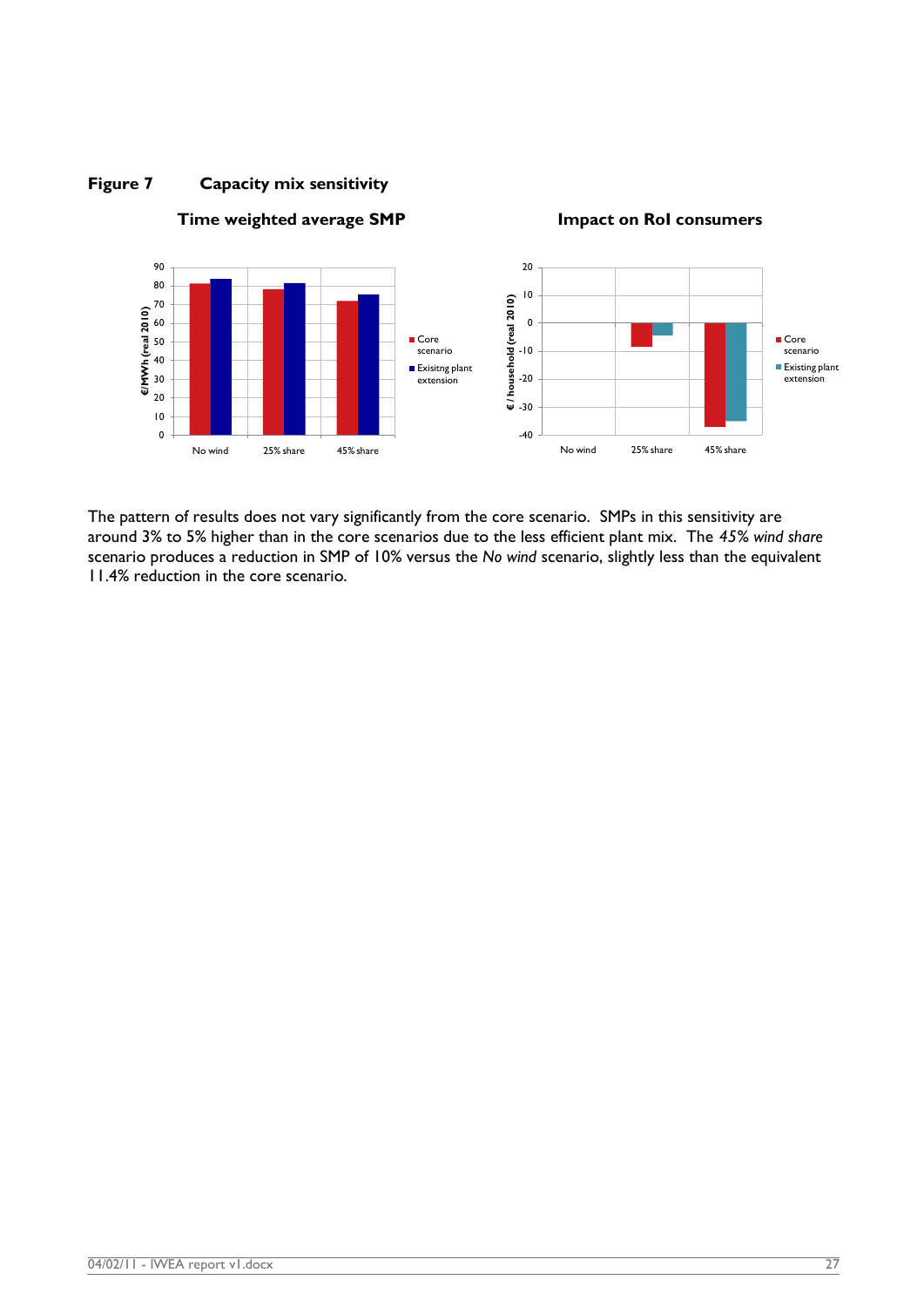# <span id="page-27-0"></span>**Appendix A: Assumptions data**

### **Table 5 Demand assumptions**

|              | <b>2011</b> | 2015   | 2020   |
|--------------|-------------|--------|--------|
| Peak (MW)    | 6,510       | 6,994  | 7,247  |
| Energy (GWh) | 36,798      | 39,942 | 42,626 |

### **Table 6 Commodity price assumptions**

| (real 2010)                | 2011   | 2015   | 2020   |
|----------------------------|--------|--------|--------|
| Base oil (\$/bbl)          | 86.06  | 82.69  | 99.32  |
| High oil (\$/bbl)          | 86.06  | 105.21 | 150.00 |
| Gas $(p/th)$               | 47.78  | 56.48  | 66.27  |
| $\text{Coal}(\frac{5}{t})$ | 103.83 | 107.92 | 110.20 |
| Base carbon $(\epsilon/t)$ | 15.11  | 18.78  | 30.86  |
| High carbon $(\epsilon/t)$ | 15.11  | 25.07  | 45.00  |

### **Table 7 Foreign exchange assumptions**

|              | 2011              | 2015       | 2020       |
|--------------|-------------------|------------|------------|
| \$/€         | 1.37              | 1.37       | 1.37       |
| $\epsilon/t$ | 1.17 <sub>1</sub> | $\pm 1.17$ | <b>THZ</b> |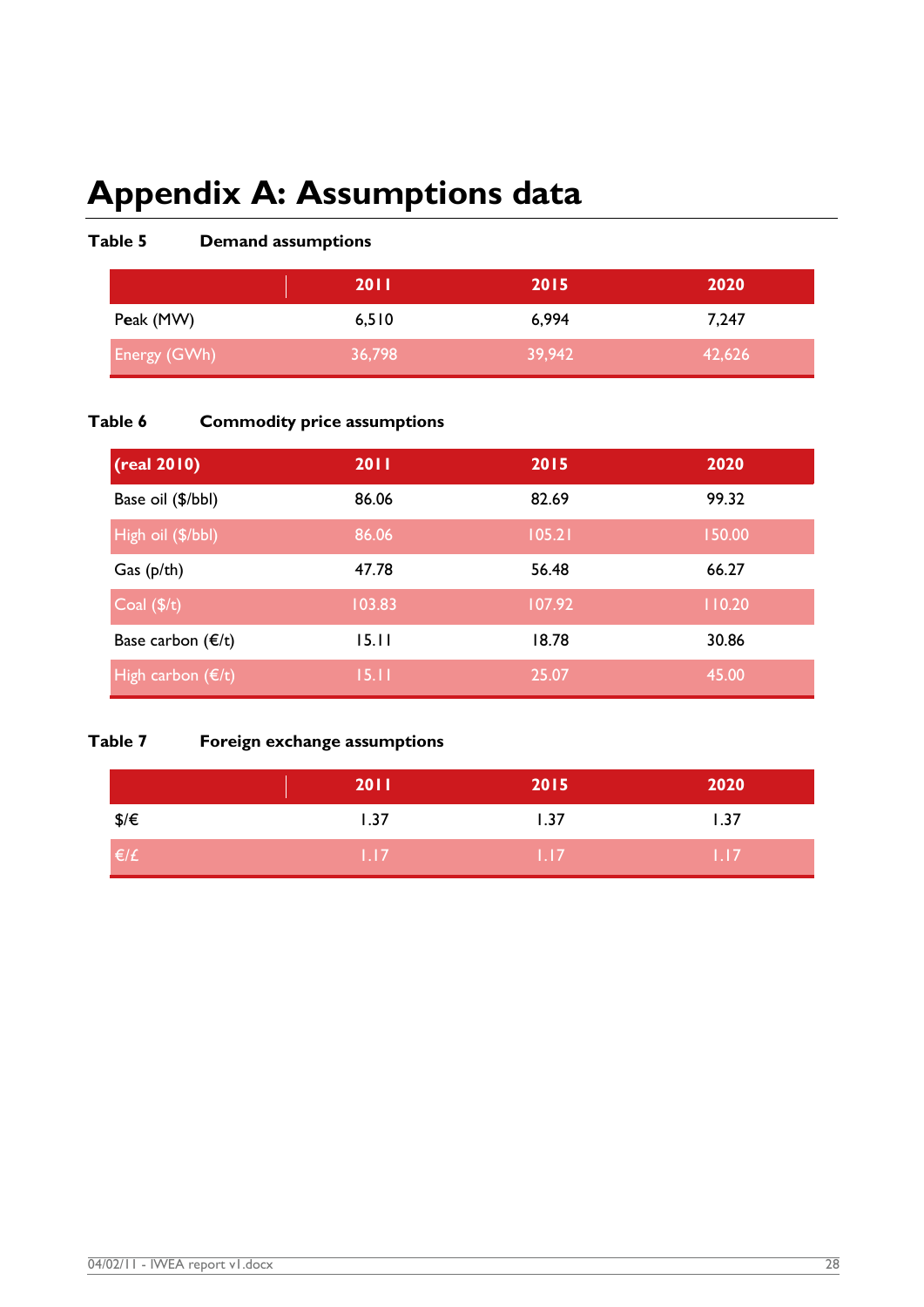## **Table 8 Thermal plant retirements**

| <b>Plant</b>          | <b>MW</b> | <b>Retirement</b> |
|-----------------------|-----------|-------------------|
| Poolbeg               | 229       | Pre 2015          |
| <b>Great Island</b>   | $212$     | <b>Pre 2015</b>   |
| <b>Tarbert</b>        | 588       | Pre 2015          |
| Ballylumford 4, 5 & 6 | 510       | <b>Post 2015</b>  |
| Aghada ADI            | 258       | Post 2015         |
| Marina CC             | 85        | <b>Post 2015</b>  |
| Northwall CC, ST & CT | 267       | Post 2015         |

## **Table 9 Thermal plant commissioning**

| <b>Plant</b>           | <b>MW</b>    | <b>Commissioning</b> |
|------------------------|--------------|----------------------|
| Aghada CCGT            | 432          | Pre 2015             |
| Whitegate              | 445          | <b>Pre 2015</b>      |
| Edenderry OCGT         | $\mathbf{H}$ | Pre 2015             |
| Meath waste-to-energy  | 17           | <b>Pre 2015</b>      |
| Dublin waste-to-energy | 72           | Pre 2015             |
| Cuilleen OCGT          | 98           | Pre 2015             |
| Nore Power OCGT        | 98           | Pre 2015             |
| Suir OCGT              | 98           | <b>Pre 2015</b>      |
| New CCGT I             | 400          | Post 2015            |
| New CCGT 2             | 400          | <b>Post 2015</b>     |
| New OCGT I             | 100          | Post 2015            |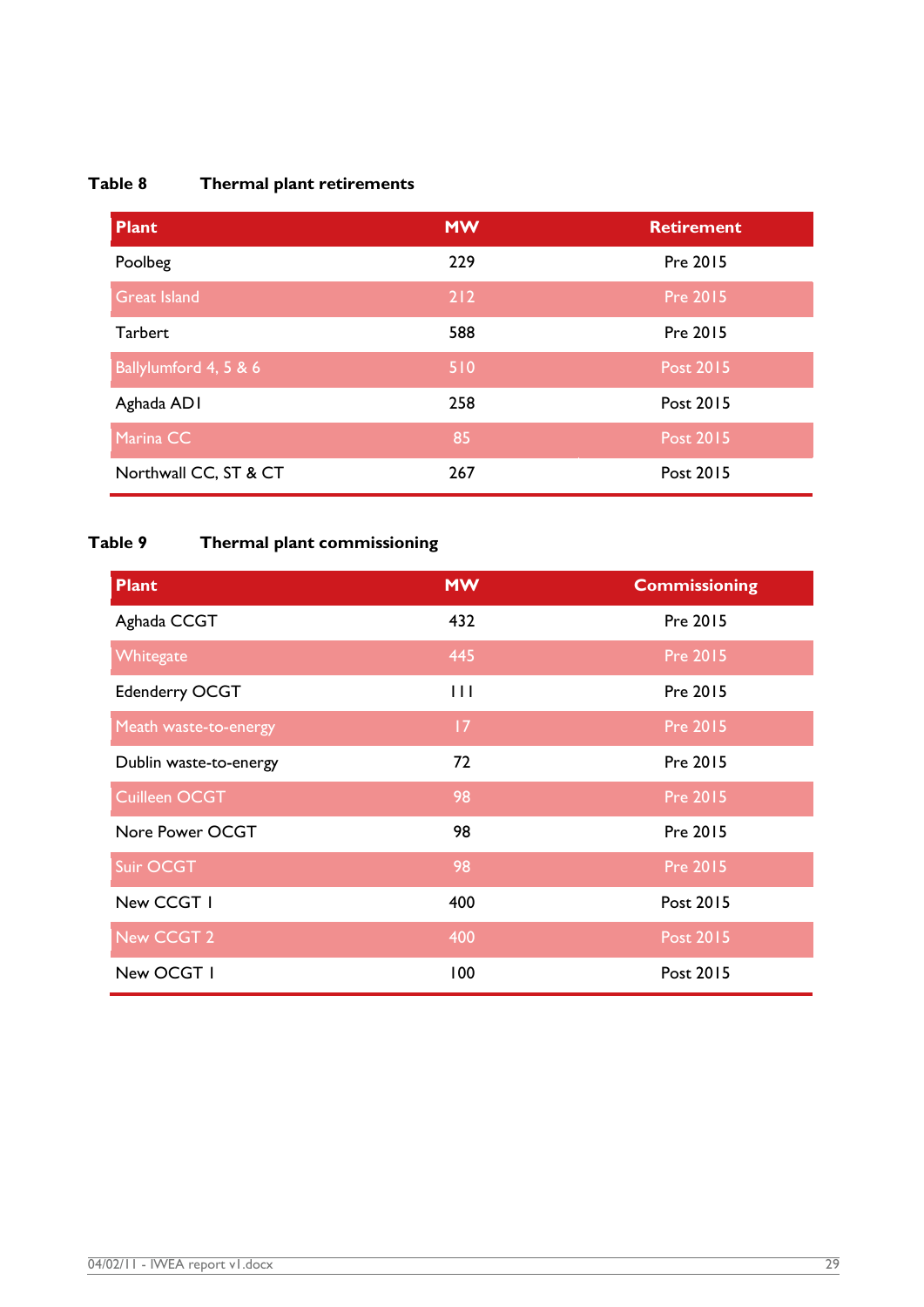



## **Table 10 Wind region characteristics**

| <b>Plant</b>          | <b>Capacity Factor</b> | <b>Share of Capacity</b> |
|-----------------------|------------------------|--------------------------|
| Wind NI               | 33%                    | 18%                      |
| <b>Wind Region A</b>  | 33%                    | 22%                      |
| Wind Region B         | 30%                    | 6%                       |
| Wind Region C         | 28%                    | 1%                       |
| Wind Region D         | 28%                    | 6%                       |
| <b>Wind Region E</b>  | 33%                    | 26%                      |
| Wind Region F         | 33%                    | 3%                       |
| <b>Wind Region G</b>  | 31%                    | 6%                       |
| Wind Region H1        | 28%                    | 4%                       |
| <b>Wind Region H2</b> | 31%                    | 8%                       |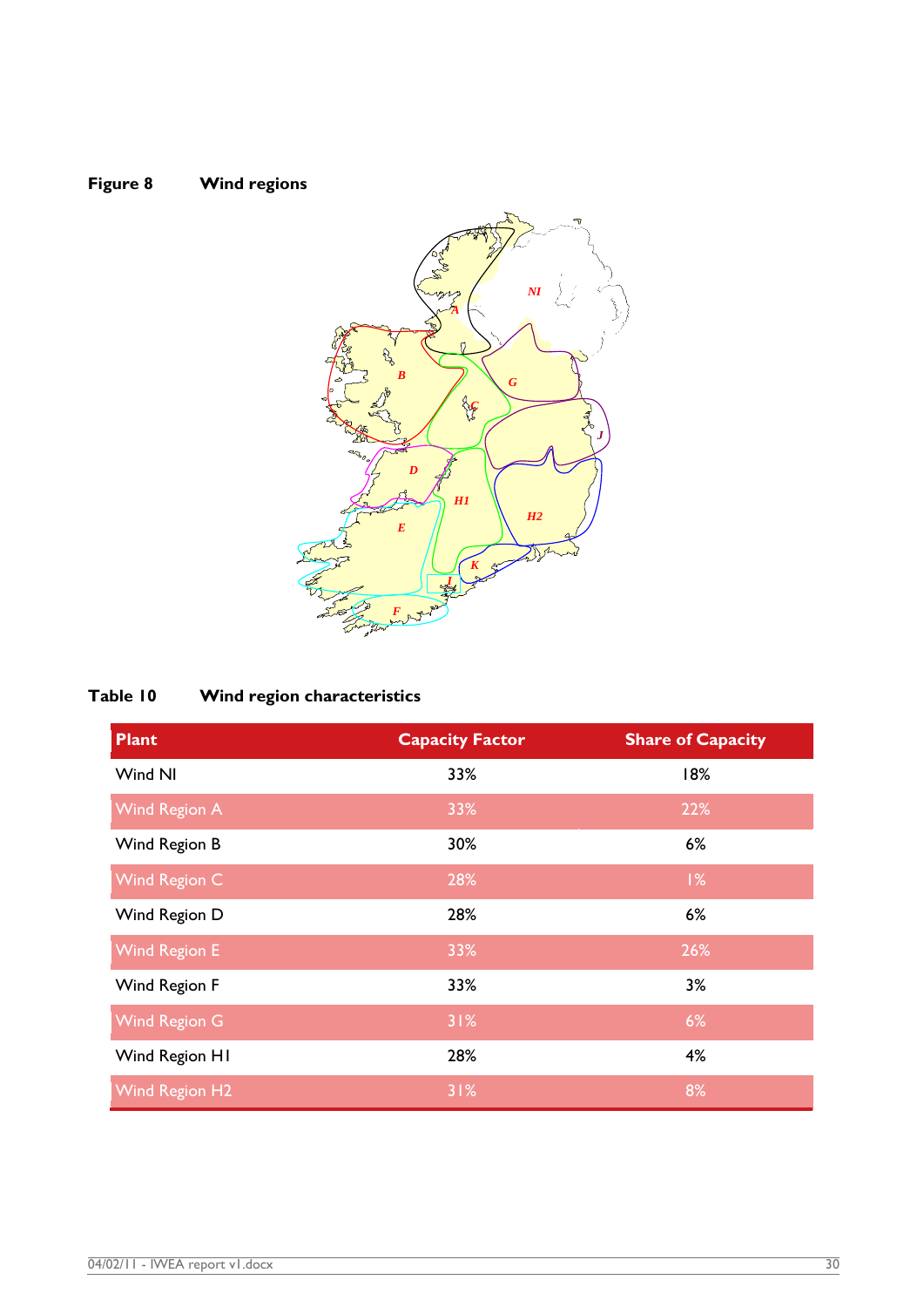| <b>Wind capacity (MW)</b> |             | AER <sub>6</sub> |                | <b>REFIT I</b> |                | <b>REFIT 2</b> |                |
|---------------------------|-------------|------------------|----------------|----------------|----------------|----------------|----------------|
|                           |             | Large            | <b>Small</b>   | Large          | <b>Small</b>   | Large          | <b>Small</b>   |
| 2011                      | No wind     | $\mathbf 0$      | $\mathbf 0$    | $\mathbf 0$    | $\mathbf 0$    | $\mathbf 0$    | $\mathbf 0$    |
|                           | <b>Base</b> | 116              | 166            | 821            | 34             | $\overline{0}$ | $\overline{0}$ |
|                           | No wind     | $\mathbf 0$      | $\mathbf 0$    | $\mathbf 0$    | $\mathbf 0$    | $\mathbf 0$    | $\mathbf 0$    |
| 2015                      | 20% share   | $\overline{0}$   | $\mathbf{0}$   | 1,402          | 48             | 43             | $\overline{2}$ |
|                           | 30% share   | $\mathbf 0$      | $\mathbf 0$    | 1,402          | 48             | 1,159          | 51             |
|                           | No wind     | $\overline{0}$   | $\overline{0}$ | $\overline{0}$ | $\overline{0}$ | $\overline{0}$ | $\overline{0}$ |
| 2020                      | 25% share   | $\mathbf 0$      | $\mathbf 0$    | 1,402          | 48             | 788            | 35             |
|                           | 45% share   | $\overline{0}$   | $\overline{0}$ | 1,402          | 48             | 3,172          | 139            |

## **Table 11 Supported wind capacity**

## **Table 12 PSO domestic assumptions**

| <b>Assumption</b>                             | <b>Value</b> | <b>Source</b>               |
|-----------------------------------------------|--------------|-----------------------------|
| Average Irish household annual<br>consumption | 5,067 kWh    | SEAI 2010 Energy in Ireland |
| Domestic allocation                           | 43%          | <b>CFR</b>                  |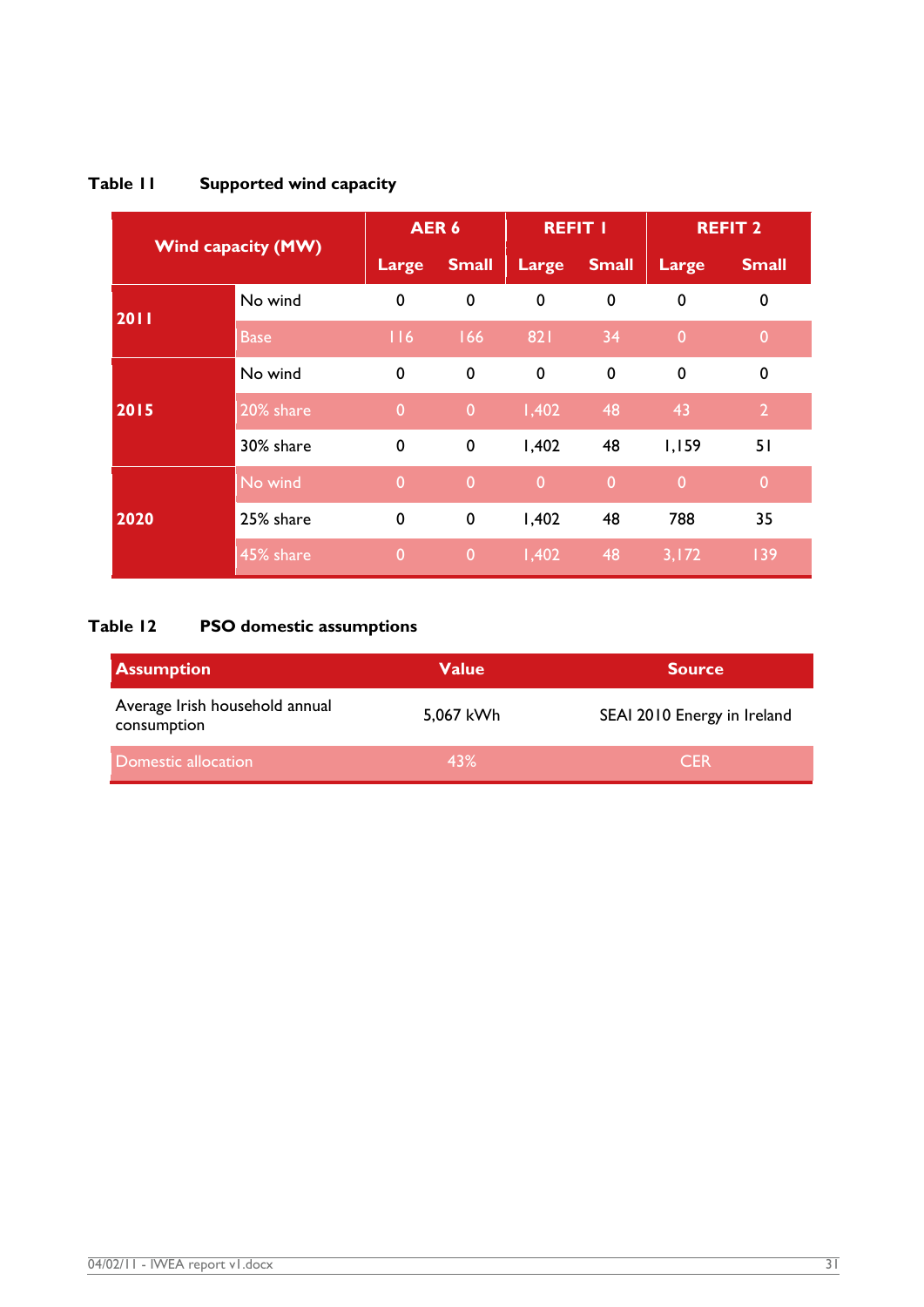# <span id="page-31-0"></span>**Appendix B: Results data**

|      | <b>Scenario</b> | SMP (€/MWh) |
|------|-----------------|-------------|
| 2011 | No wind         | 60.33       |
|      | <b>Base</b>     | 57.79       |
|      | No wind         | 68.43       |
| 2015 | 20% wind share  | 67.09       |
|      | 30% wind share  | 65.74       |
|      | No wind         | 81.32       |
|      | 25% wind share  | 78.28       |
| 2020 | Calm wind       | 78.19       |
|      | 45% wind share  | 72.05       |
|      | Windy year      | 67.66       |

#### **Table 13 Core scenarios SMP results**

### **Table 14 2020 sensitivity SMP results**

|                                       | <b>Scenario</b> | SMP (€/MWh) |
|---------------------------------------|-----------------|-------------|
|                                       | No wind         | 117.06      |
| <b>High oil</b>                       | 25% wind share  | 112.06      |
|                                       | 45% wind share  | 106.79      |
| <b>High carbon</b>                    | No wind         | 88.51       |
|                                       | 25% wind share  | 84.35       |
|                                       | 45% wind share  | 77.94       |
| <b>Existing capacity</b><br>extension | No wind         | 83.85       |
|                                       | 25% wind share  | 81.49       |
|                                       | 45% wind share  | 75.49       |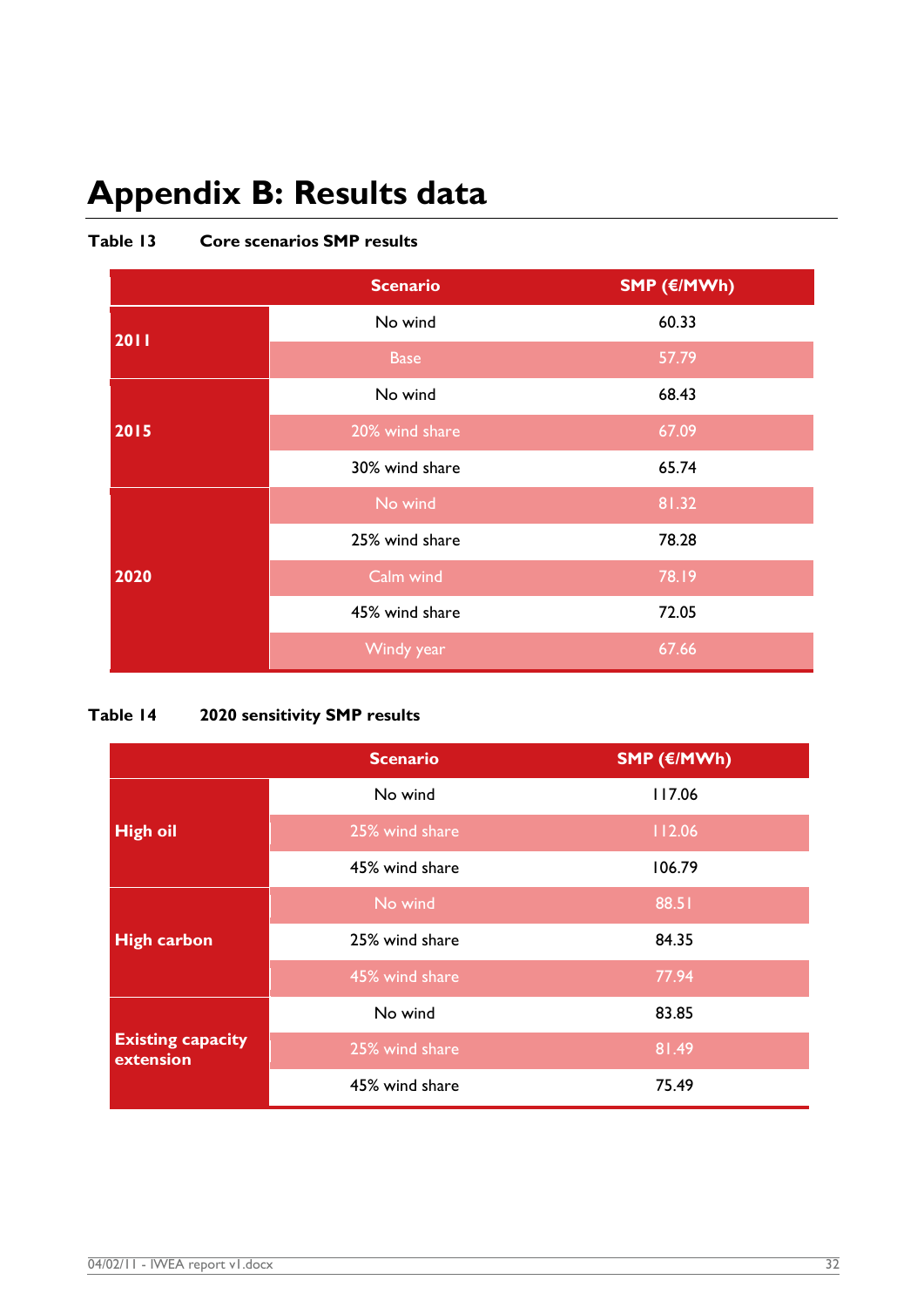|      | <b>Scenario</b> | <b>Average cost of generation</b><br>(€/MWh) |
|------|-----------------|----------------------------------------------|
| 2011 | No wind         | 44.31                                        |
|      | <b>Base</b>     | 36.53                                        |
|      | No wind         | 50.25                                        |
| 2015 | 20% wind share  | 38.63                                        |
|      | 30% wind share  | 32.72                                        |
|      | No wind         | 60.78                                        |
|      | 25% wind share  | 43.41                                        |
| 2020 | Calm wind       | 46.77                                        |
|      | 45% wind share  | 30.67                                        |
|      | Windy year      | 26.36                                        |

## **Table 15 Core scenarios average cost of generation results**

## **Table 16 2020 sensitivities average cost of generation results**

|                                       | <b>Scenario</b> | <b>Average cost of generation</b><br>(€/MWh) |
|---------------------------------------|-----------------|----------------------------------------------|
|                                       | No wind         | 89.27                                        |
| <b>High oil</b>                       | 25% wind share  | 62.73                                        |
|                                       | 45% wind share  | 30.67                                        |
| <b>High carbon</b>                    | No wind         | 66.14                                        |
|                                       | 25% wind share  | 47.02                                        |
|                                       | 45% wind share  | 32.99                                        |
|                                       | No wind         | 61.33                                        |
| <b>Existing capacity</b><br>extension | 25% wind share  | 43.55                                        |
|                                       | 45% wind share  | 30.53                                        |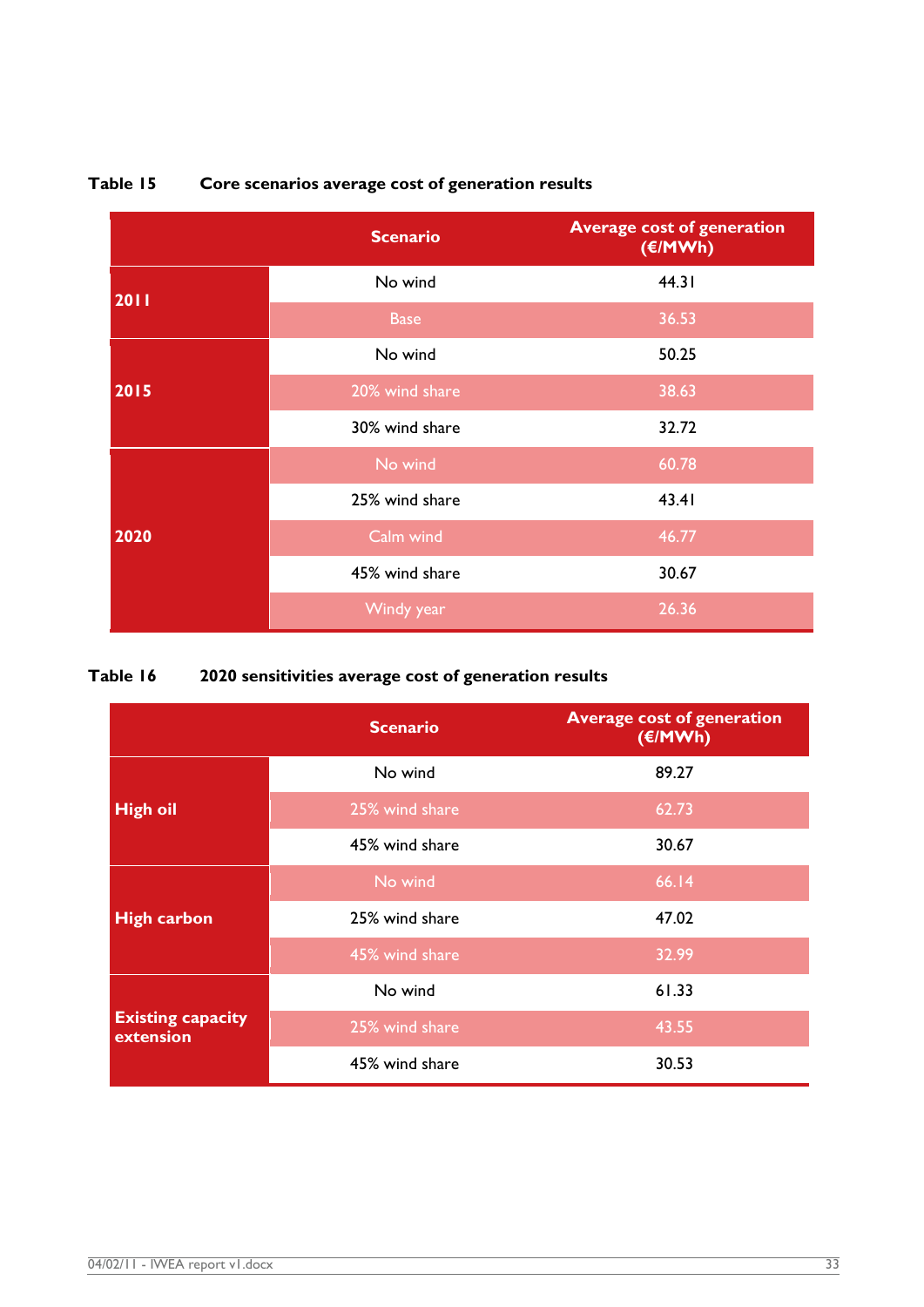

#### **Table 17 Core scenarios CO<sup>2</sup> emissions results**

#### **Table 18 2020 sensitivities CO<sup>2</sup> emissions results**

|                                       | <b>Scenario</b> | CO <sub>2</sub> emissions (Mt) |
|---------------------------------------|-----------------|--------------------------------|
| <b>High oil</b>                       | No wind         | 17,211,981                     |
|                                       | 25% wind share  | 13,013,951                     |
|                                       | 45% wind share  | 10,820,021                     |
| <b>High carbon</b>                    | No wind         | 16,179,910                     |
|                                       | 25% wind share  | 11,854,460                     |
|                                       | 45% wind share  | 9,059,570                      |
|                                       | No wind         | 18,511,603                     |
| <b>Existing capacity</b><br>extension | 25% wind share  | 14,533,768                     |
|                                       | 45% wind share  | 11,135,146                     |